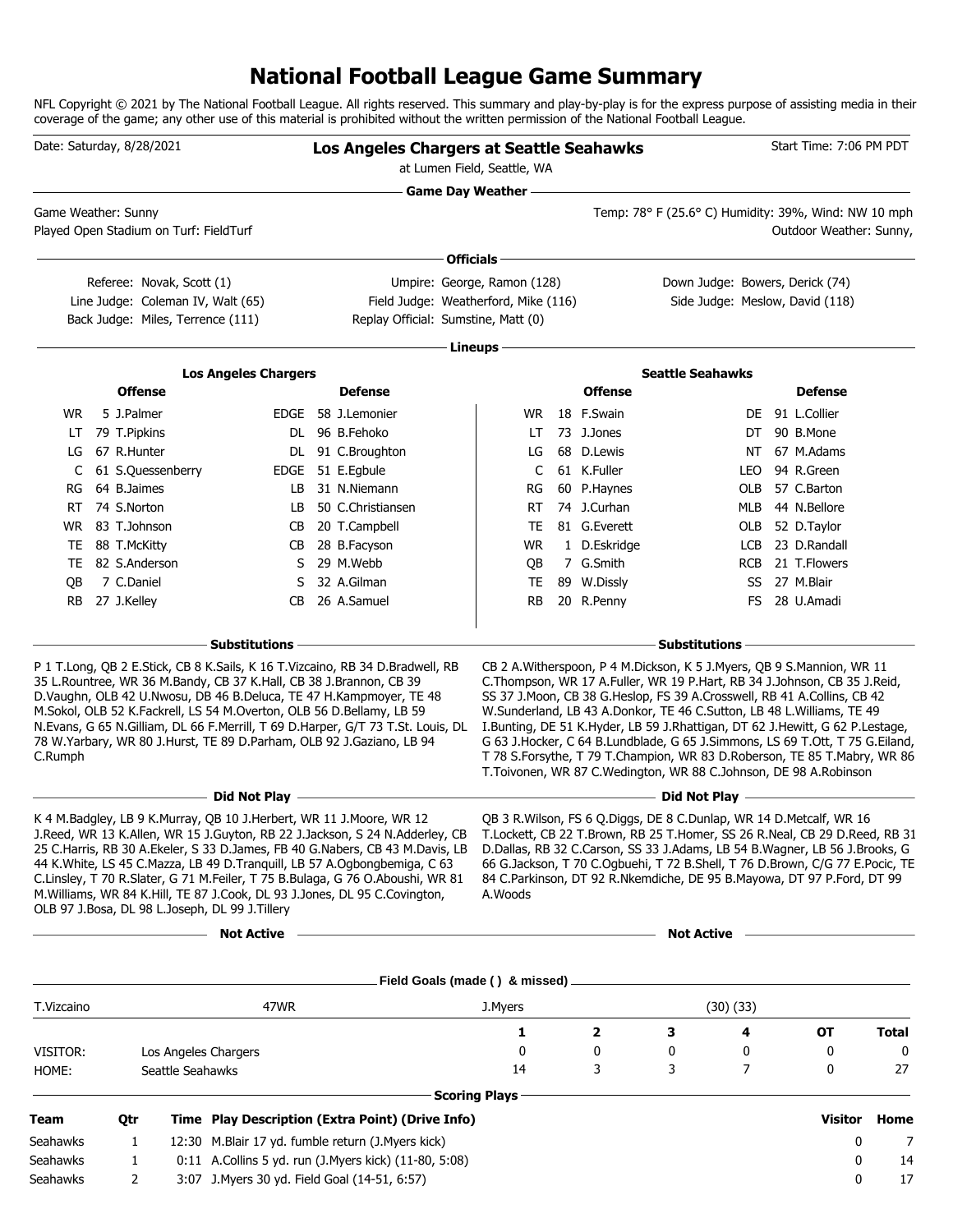## **National Football League Game Summary**

NFL Copyright © 2021 by The National Football League. All rights reserved. This summary and play-by-play is for the express purpose of assisting media in their coverage of the game; any other use of this material is prohibited without the written permission of the National Football League.

Paid Attendance: 68,003 Time: 2:48 Seahawks 3 6:15 J.Myers 33 yd. Field Goal (7-29, 3:27) 0 20 Seahawks 4 10:36 D.Roberson 2 yd. pass from S.Mannion (J.Myers kick) (16-87, 8:38) 0 27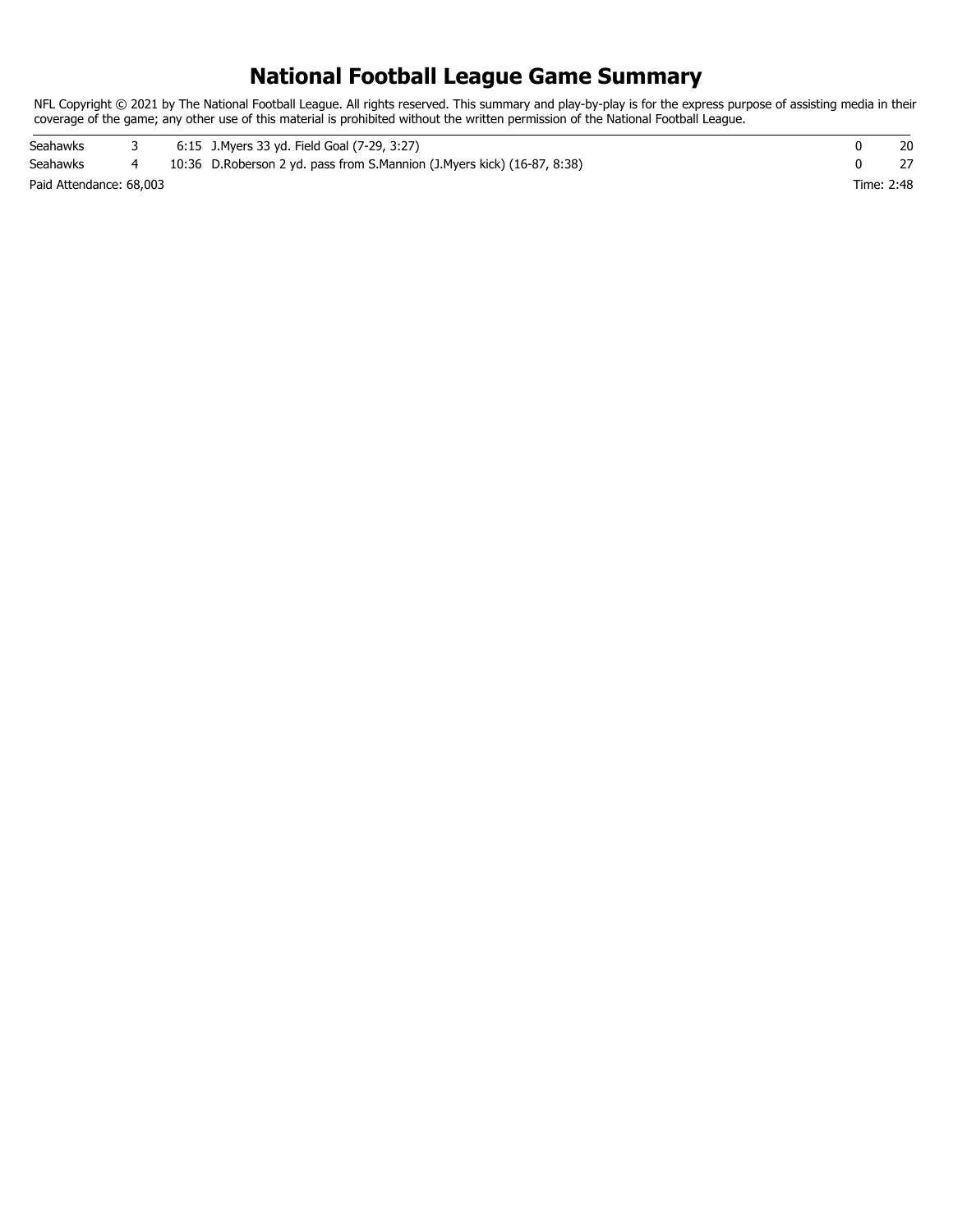# **Final Individual Statistics**

| <b>Los Angeles Chargers</b> |            |                |            |              |             |                |             |                    | <b>Seattle Seahawks</b> |             |                        |            |                |              |             |            |                |              |
|-----------------------------|------------|----------------|------------|--------------|-------------|----------------|-------------|--------------------|-------------------------|-------------|------------------------|------------|----------------|--------------|-------------|------------|----------------|--------------|
| <b>RUSHING</b>              |            |                | <b>ATT</b> | <b>YDS</b>   | <b>AVG</b>  |                | LG          | TD                 | <b>RUSHING</b>          |             |                        |            |                | ATT          | YDS         | <b>AVG</b> | LG             | TD           |
| L.Rountree                  |            |                | 6          | 27           | 4.5         |                | 15          | 0                  | A.Collins               |             |                        |            |                | 10           | 37          | 3.7        | 9              | $\mathbf{1}$ |
| E.Stick                     |            |                | 3          | 10           | 3.3         |                | 4           | 0                  | J.Johnson               |             |                        |            |                | 11           | 33          | 3.0        | 7              | 0            |
| D.Bradwell                  |            |                | 4          | 3            | 0.8         |                | 3           | 0                  | R.Penny                 |             |                        |            |                | 7            | 24          | 3.4        | 8              | 0            |
| J.Kelley                    |            |                | 3          | 2            | 0.7         |                | 2           | 0                  | G.Smith                 |             |                        |            |                | 2            | 20          | 10.0       | 14             | 0            |
| C.Daniel                    |            |                | 1          | 1            | 1.0         |                | 1           | 0                  | D.Eskridge              |             |                        |            |                | 1            | 9           | 9.0        | 9              | 0            |
|                             |            |                |            |              |             |                |             |                    | S.Mannion               |             |                        |            |                | 1            | 3           | 3.0        | 3              | 0            |
| Total                       |            |                | 17         | 43           | 2.5         |                | 15          | 0                  | Total                   |             |                        |            |                | 32           | 126         | 3.9        | 14             | 1            |
| <b>PASSING</b>              | <b>ATT</b> | <b>CMP</b>     | <b>YDS</b> | SK/YD        | TD          | LG             | <b>IN</b>   | RT                 | <b>PASSING</b>          |             |                        | <b>ATT</b> | <b>CMP</b>     | <b>YDS</b>   | SK/YD TD    |            | LG IN          | RT           |
| E.Stick                     | 17         | 10             | 76         | 3/10         | 0           | 14             | 0           | 69.7               | G.Smith                 |             |                        | 15         | 11             | 90           | 0/0         | 0          | 19<br>0        | 88.2         |
| C.Daniel                    | 12         | 9              | 70         | 2/20         | 0           | 16             | 0           | 88.9               | S.Mannion               |             |                        | 15         | 13             | 77           | 2/8         | 1          | 11<br>0        | 110.3        |
| Total                       | 29         | 19             | 146        | 5/30         | 0           | 16             | 0           | 77.7               | Total                   |             |                        | 30         | 24             | 167          | 2/8         | 1          | 19<br>0        | 101.0        |
| <b>PASS RECEIVING</b>       |            | <b>TAR</b>     | <b>REC</b> | <b>YDS</b>   | <b>AVG</b>  |                | LG          | TD                 |                         |             | <b>PASS RECEIVING</b>  |            | <b>TAR</b>     | <b>REC</b>   | <b>YDS</b>  | <b>AVG</b> | LG             | <b>TD</b>    |
| M.Bandy                     |            | 7              | 5          | 27           | 5.4         |                | 14          | 0                  | A.Collins               |             |                        |            | 7              | 7            | 52          | 7.4        | 14             | 0            |
| T.Johnson                   |            | 9              | 4          | 41           | 10.3        |                | 16          | 0                  | J.Johnson               |             |                        |            | 3              | 3            | 17          | 5.7        | 7              | 0            |
| J.Palmer                    |            | 5              | 3          | 26           | 8.7         |                | 12          | 0                  | A.Fuller                |             |                        |            | 2              | 2            | 19          | 9.5        | 14             | 0            |
| L.Rountree                  |            | 2              | 2          | 8            | 4.0         |                | 8           | 0                  | C.Johnson               |             |                        |            | 2              | 2            | 13          | 6.5        | 11             | 0            |
| J.Kelley                    |            | 1              | 1          | 12           | 12.0        |                | 12          | 0                  | D.Roberson              |             |                        |            | 2              | 2            | 7           | 3.5        | 5              | 1            |
| M.Sokol                     |            | 1              | 1          | 11           | 11.0        |                | 11          | 0                  | C.Sutton                |             |                        |            | 2              | 2            | 6           | 3.0        | 5              | 0            |
| S.Anderson                  |            | 1              | 1          | 10           | 10.0        |                | 10          | 0                  | D.Eskridge              |             |                        |            | 1              | $\mathbf{1}$ | 19          | 19.0       | 19             | 0            |
| J.Hurst                     |            | 1              | 1          | 6            | 6.0         |                | 6           | 0                  | P.Hart                  |             |                        |            | 3              | 1            | 11          | 11.0       | 11             | 0            |
| D.Parham                    |            | 1              | 1          | 5            | 5.0         |                | 5           | 0                  | T.Toivonen              |             |                        |            | 2              | 1            | 10          | 10.0       | 10             | 0            |
|                             |            |                |            |              |             |                |             |                    | C.Thompson              |             |                        |            | 1              | 1            | 6           | 6.0        | 6              | 0            |
|                             |            |                |            |              |             |                |             |                    | R.Penny                 |             |                        |            | 2              | 1            | 5           | 5.0        | 5              | 0            |
|                             |            |                |            |              |             |                |             |                    | G.Everett               |             |                        |            | 1              | 1            | 2           | 2.0        | 2              | 0            |
|                             |            |                |            |              |             |                |             |                    | F.Swain                 |             |                        |            | 1              | 0            | 0           | 0.0        | 0              | 0            |
|                             |            |                |            |              |             |                |             |                    | C.Wedington             |             |                        |            | 1              | 0            | 0           | 0.0        | 0              | 0            |
| Total                       |            | 28             | 19         | 146          | 7.7         |                | 16          | 0                  | Total                   |             |                        |            | 30             | 24           | 167         | 7.0        | 19             | 1            |
| <b>INTERCEPTIONS</b>        |            |                | <b>NO</b>  | <b>YDS</b>   | <b>AVG</b>  |                | LG          | TD                 |                         |             | <b>INTERCEPTIONS</b>   |            |                | <b>NO</b>    | <b>YDS</b>  | <b>AVG</b> | LG             | <b>TD</b>    |
| Total                       |            |                | 0          | 0            |             | 0              | $\mathbf 0$ | $\mathbf 0$        | Total                   |             |                        |            |                | 0            | 0           | 0          | $\mathbf{0}$   | $\mathbf 0$  |
| <b>PUNTING</b>              | NO         | <b>YDS</b>     | <b>AVG</b> | <b>NET</b>   | ΤB          |                | <b>IN20</b> | LG                 | <b>PUNTING</b>          |             |                        | NO.        | <b>YDS</b>     | <b>AVG</b>   | NET         | ΤВ         | <b>IN20</b>    | LG           |
| T.Long                      | 6          | 260            | 43.3       | 38.5         |             | 1              | 1           | 54                 | M.Dickson               |             |                        | 4          | 179            | 44.8         | 44.8        | 0          | 3              | 55           |
| Total                       | 6          | 260            | 43.3       | 38.5         |             | 1              | 1           | 54                 | Total                   |             |                        | 4          | 179            | 44.8         | 44.8        | 0          | 3              | 55           |
| <b>PUNT RETURNS</b>         |            | <b>NO</b>      | <b>YDS</b> | <b>AVG</b>   | <b>FC</b>   |                | LG          | TD                 | <b>PUNT RETURNS</b>     |             |                        |            | <b>NO</b>      | <b>YDS</b>   | <b>AVG</b>  | FC         | LG             | <b>TD</b>    |
| M.Bandy                     |            | $\mathbf{1}$   | 0          | 0.0          |             | $\overline{2}$ | $\mathbf 0$ | 0                  | A.Fuller                |             |                        |            | 2              | 9            | 4.5         | 0          | 9              | $\mathbf 0$  |
| [DOWNED]                    |            | 1              | 0          | 0.0          |             | 0              | 0           | 0                  | D.Roberson              |             |                        |            | 1              | 0            | 0.0         | 0          | 0              | 0            |
|                             |            |                |            |              |             |                |             |                    | F.Swain                 |             |                        |            | 0              | 0            | 0.0         | 2          | 0              | 0            |
|                             |            |                |            |              |             |                |             |                    |                         | [TOUCHBACK] |                        |            | 1              | 0            | 0.0         | 0          | 0              | 0            |
| Total                       |            | $\mathbf{1}$   | 0          | 0.0          |             | 2              | 0           | 0                  | Total                   |             |                        |            | 3              | 9            | 3.0         | 2          | 9              | 0            |
| <b>KICKOFF RETURNS</b>      |            | <b>NO</b>      | <b>YDS</b> | <b>AVG</b>   | FC          |                | LG          | TD                 |                         |             | <b>KICKOFF RETURNS</b> |            | <b>NO</b>      | <b>YDS</b>   | <b>AVG</b>  | FC         | LG             | <b>TD</b>    |
| L.Rountree                  |            | 2              | 33         | 16.5         |             | 0              | 24          | 0                  | [TOUCHBACK]             |             |                        |            | 1              | 0            | 0.0         | 0          | 0              | $\mathbf 0$  |
| [TOUCHBACK]                 |            | 4              | 0          | 0.0          |             | 0              | 0           | 0                  |                         |             |                        |            |                |              |             |            |                |              |
| Total                       |            | $\overline{2}$ | 33         | 16.5         |             | 0              | 24          | 0                  | Total                   |             |                        |            | 0              | 0            | 0.0         | 0          | 0              | 0            |
| <b>Los Angeles Chargers</b> |            |                |            |              |             |                |             |                    |                         |             |                        |            |                |              |             |            |                |              |
| <b>FUMBLES</b>              |            |                |            | FUM          | <b>LOST</b> |                |             | <b>OWN-REC YDS</b> |                         | TD          | <b>FORCED</b>          |            | <b>OPP-REC</b> | <b>YDS</b>   | TD          |            | <b>OUT-BDS</b> |              |
| C.Daniel                    |            |                |            | $\mathbf{1}$ |             | $\mathbf{1}$   |             | 0                  | 0                       | 0           | 0                      |            | 0              | 0            | $\mathbf 0$ |            | 0              |              |
| Total                       |            |                |            | 1            |             | $\mathbf{1}$   |             | 0                  | 0                       | 0           | 0                      |            | 0              | 0            | 0           |            | 0              |              |
| <b>Seattle Seahawks</b>     |            |                |            |              |             |                |             |                    |                         |             |                        |            |                |              |             |            |                |              |
| <b>FUMBLES</b>              |            |                |            | <b>FUM</b>   | <b>LOST</b> |                |             | <b>OWN-REC YDS</b> |                         | <b>TD</b>   | <b>FORCED</b>          |            | <b>OPP-REC</b> | <b>YDS</b>   | TD          |            | <b>OUT-BDS</b> |              |
| C.Barton                    |            |                |            | 0            |             | 0              |             | 0                  | 0                       | 0           | 1                      |            | 0              | 0            | 0           |            | 0              |              |
| M.Blair                     |            |                |            | 0            |             | 0              |             | 0                  | 0                       | 0           | 0                      |            | 1              | 17           | 1           |            | 0              |              |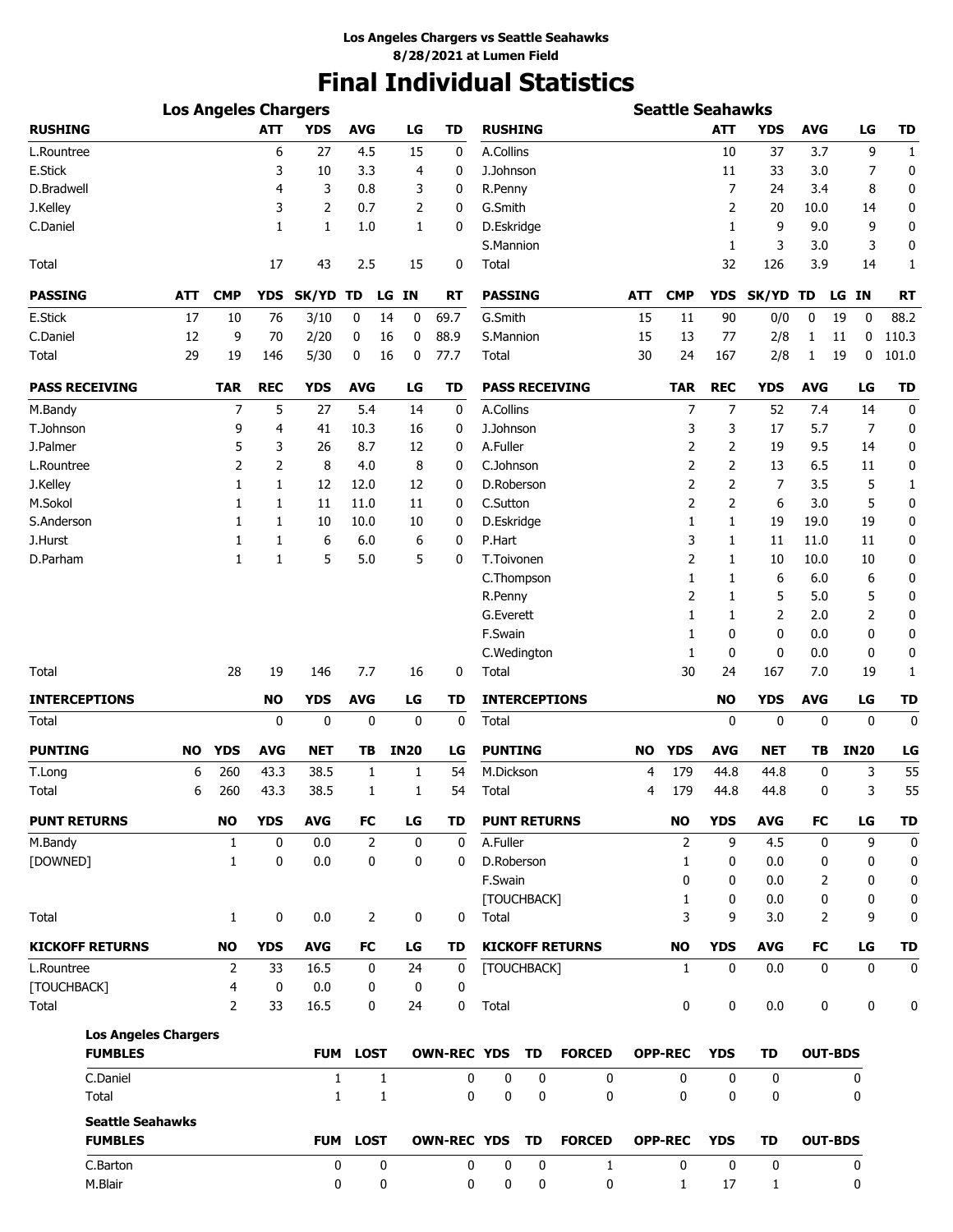| Los Angeles Chargers vs Seattle Seahawks |
|------------------------------------------|
| 8/28/2021 at Lumen Field                 |

# **Final Individual Statistics**

|  | 0 0 0 0 0 0 1 1 17 1 0 |  |  |  |  |
|--|------------------------|--|--|--|--|
|  |                        |  |  |  |  |

Total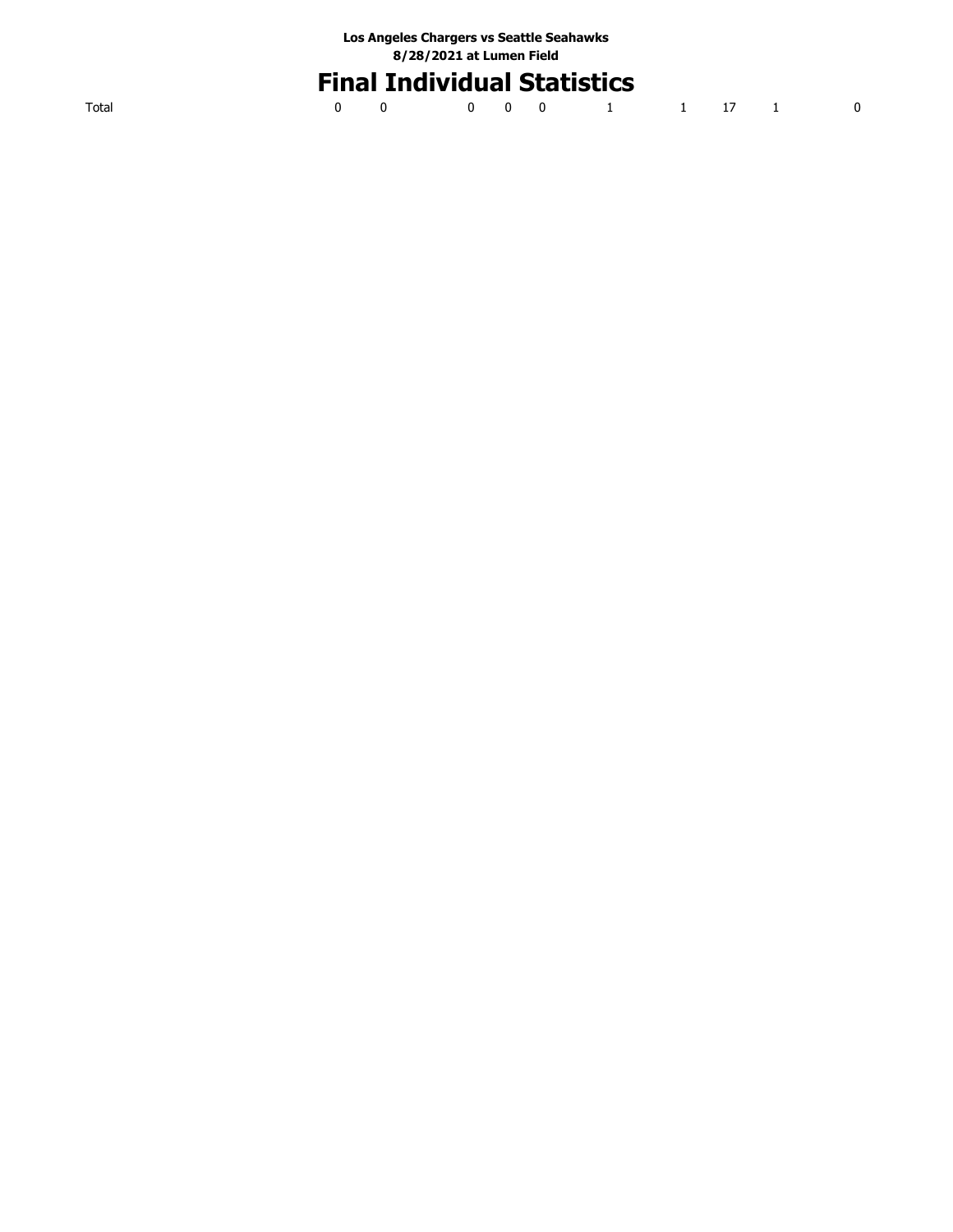# **Final Team Statistics**

|                                                   | <b>Visitor</b>  | Home            |
|---------------------------------------------------|-----------------|-----------------|
|                                                   | <b>Chargers</b> | <b>Seahawks</b> |
| <b>TOTAL FIRST DOWNS</b>                          | 11              | 20              |
| By Rushing                                        | 2               | 8               |
| By Passing                                        | 9               | 7               |
| <b>By Penalty</b>                                 | 0               | 5               |
| THIRD DOWN EFFICIENCY                             | 4-13-30.8%      | 3-12-25.0%      |
| <b>FOURTH DOWN EFFICIENCY</b>                     | $0 - 1 - 0.0%$  | 1-1-100.0%      |
| <b>TOTAL NET YARDS</b>                            | 159             | 285             |
| Total Offensive Plays (inc. times thrown passing) | 51              | 64              |
| Average gain per offensive play                   | 3.1             | 4.5             |
| <b>NET YARDS RUSHING</b>                          | 43              | 126             |
| <b>Total Rushing Plays</b>                        | 17              | 32              |
| Average gain per rushing play                     | 2.5             | 3.9             |
| Tackles for a loss-number and yards               | 4-7             | $2 - 5$         |
| <b>NET YARDS PASSING</b>                          | 116             | 159             |
| Times thrown - yards lost attempting to pass      | $5 - 30$        | $2 - 8$         |
| Gross yards passing                               | 146             | 167             |
| <b>PASS ATTEMPTS-COMPLETIONS-HAD INTERCEPTED</b>  | $29-19-0$       | $30 - 24 - 0$   |
| Avg gain per pass play (inc.# thrown passing)     | 3.4             | 5.0             |
| <b>KICKOFFS Number-In End Zone-Touchbacks</b>     | $1 - 1 - 1$     | $6 - 4 - 4$     |
| <b>PUNTS Number and Average</b>                   | $6 - 43.3$      | $4 - 44.8$      |
| <b>Had Blocked</b>                                | 0               | 0               |
| <b>FGs - PATs Had Blocked</b>                     | $0 - 0$         | $0 - 0$         |
| <b>Net Punting Average</b>                        | 38.5            | 44.8            |
| TOTAL RETURN YARDAGE (Not Including Kickoffs)     | 0               | 9               |
| No. and Yards Punt Returns                        | $1 - 0$         | $3 - 9$         |
| No. and Yards Kickoff Returns                     | $2 - 33$        | $0 - 0$         |
| No. and Yards Interception Returns                | $0 - 0$         | $0 - 0$         |
| <b>PENALTIES Number and Yards</b>                 | 10-93           | $9 - 80$        |
| <b>FUMBLES Number and Lost</b>                    | $1 - 1$         | $0 - 0$         |
| <b>TOUCHDOWNS</b>                                 | 0               | 3               |
| Rushing                                           | 0               | 1               |
| Passing                                           | 0               | $\mathbf 1$     |
| Fumbles                                           | 0               | 1               |
| <b>EXTRA POINTS Made-Attempts</b>                 | $0-0$           | $3 - 3$         |
| Kicking Made-Attempts                             | $0-0$           | $3-3$           |
| <b>FIELD GOALS Made-Attempts</b>                  | $0 - 1$         | $2 - 2$         |
| <b>RED ZONE EFFICIENCY</b>                        | $0 - 1 - 0%$    | 2-4-50%         |
| <b>GOAL TO GO EFFICIENCY</b>                      | $0 - 0 - 0%$    | 2-3-67%         |
| <b>SAFETIES</b>                                   | 0               | 0               |
| <b>FINAL SCORE</b>                                | 0               | 27              |
| <b>TIME OF POSSESSION</b>                         | 26:04           | 33:56           |
|                                                   |                 |                 |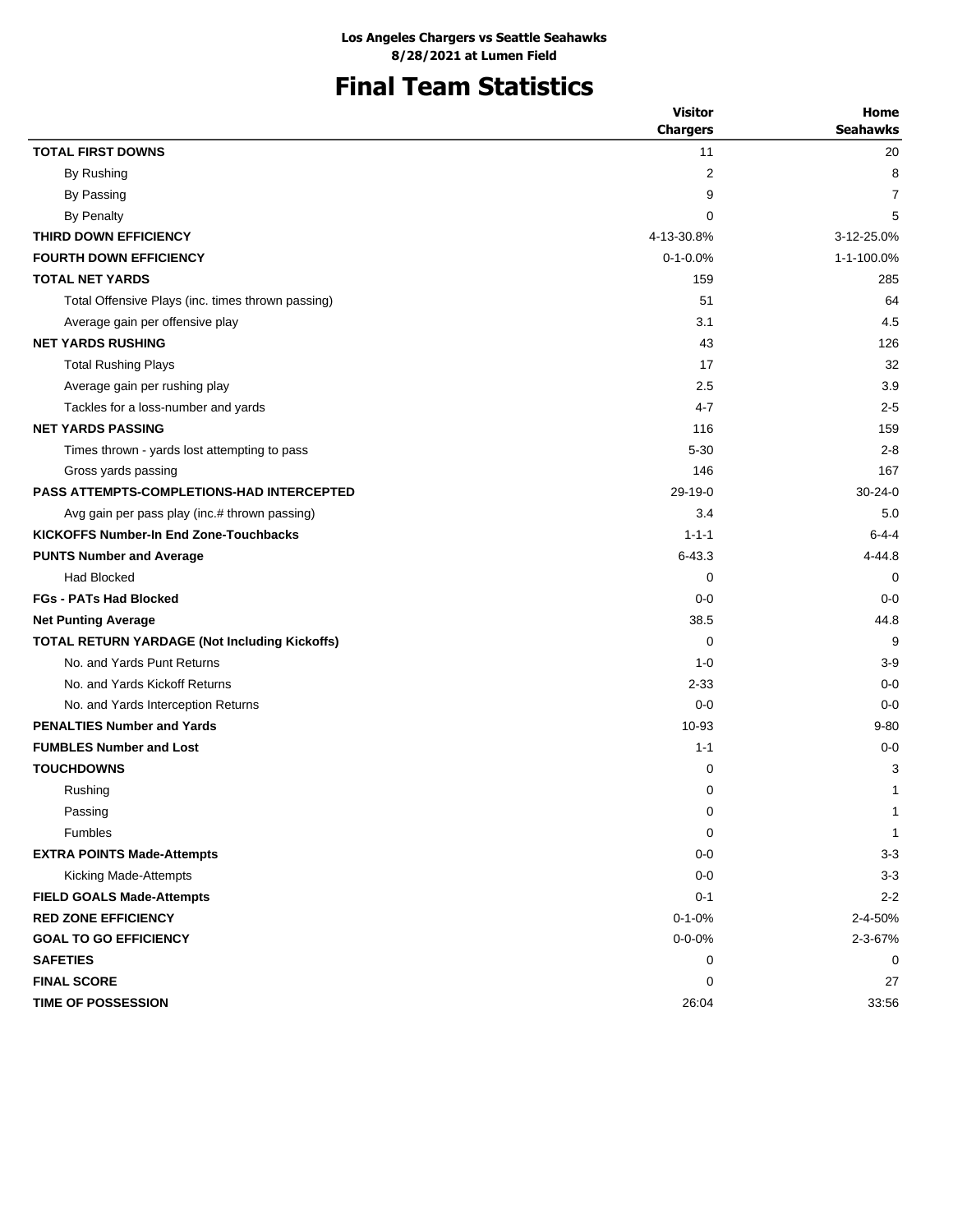## **Ball Possession And Drive Chart**

### **Los Angeles Chargers**

| #  | Time<br>Recd | Time<br>Lost | <b>Time How Ball</b><br><b>Poss Obtained</b> | <b>Drive</b><br>Began | #<br><b>Play</b> | Yds<br>Gain | Yds<br>Pen | Net<br>Yds | 1st<br>Down | Last<br>Scrm     | <b>How Given</b><br>Up |
|----|--------------|--------------|----------------------------------------------|-----------------------|------------------|-------------|------------|------------|-------------|------------------|------------------------|
|    | 15:00        | 12:30        | 2:30 Kickoff                                 | LAC 10                | 5                | 2           | 5          | 7          |             | <b>LAC 29</b>    | <b>Fumble</b>          |
|    | 12:30        | 10:37        | 1:53 Kickoff                                 | <b>LAC 25</b>         | 3                | 7           | 0          | 7          | 0           | <b>LAC 32</b>    | Punt                   |
| 3  | 9:19         | 5:19         | 4:00 Punt                                    | LAC 20                | 7                | 31          | -5         | 26         | 2           | LAC 46           | Punt                   |
| 4  | 0:11         | 10:04        | 5:07 Kickoff                                 | <b>LAC 25</b>         | 11               | 46          | 0          | 46         | 4           | * SEA 29         | Missed FG              |
| 5. | 3:07         | 0:47         | 2:20 Kickoff                                 | <b>LAC 25</b>         | 6                | 31          | -5         | 26         | 2           | SEA 49           | Punt                   |
| 6  | 12:54        | 9:42         | 3:12 Punt                                    | <b>LAC 19</b>         | 7                | 25          | 0          | 25         |             | LAC 44           | Downs                  |
|    | 6:15         | 4:14         | 2:01 Kickoff                                 | <b>LAC 25</b>         | 3                | 3           | -5         | $-2$       | 0           | <b>LAC 23</b>    | Punt                   |
| 8  | 10:36        | 7:29         | 3:07 Kickoff                                 | <b>LAC 25</b>         | 6                | 16          | 0          | 16         |             | <b>LAC 41</b>    | Punt                   |
| 9  | 4:20         | 2:47         | $1:33$ Punt                                  | <b>LAC 14</b>         | 3                | -4          | 0          | -4         | $\Omega$    | LAC 10           | Punt                   |
| 10 | 0:21         | 0:00         | $0:21$ Punt                                  | LAC <sub>3</sub>      |                  | 2           | 0          | 2          | 0           | LAC <sub>3</sub> | End of Game            |

### (191) Average LAC 19

|   | <b>Seattle Seahawks</b> |              |                                              |                       |                  |             |            |            |             |               |                        |
|---|-------------------------|--------------|----------------------------------------------|-----------------------|------------------|-------------|------------|------------|-------------|---------------|------------------------|
| # | Time<br>Recd            | Time<br>Lost | <b>Time How Ball</b><br><b>Poss Obtained</b> | <b>Drive</b><br>Began | #<br><b>Play</b> | Yds<br>Gain | Yds<br>Pen | Net<br>Yds | 1st<br>Down | Last<br>Scrm  | <b>How Given</b><br>Up |
|   | 10:37                   | 9:19         | $1:18$ Punt                                  | <b>SEA 27</b>         | 3                | 3           | 5          | 8          | 0           | <b>SEA 35</b> | Punt                   |
|   | 5:19                    | 0:11         | 5:08 Punt                                    | <b>SEA 20</b>         | 11               | 80          | $\Omega$   | 80         | 6           | $*$ LAC 5     | Touchdown              |
| 3 | 10:04                   | 3:07         | 6:57 Missed FG                               | <b>SEA 37</b>         | 14               | 76          | $-25$      | 51         | 3           | * LAC 12      | Field Goal             |
| 4 | 0:47                    | 0:00         | 0:47 Punt                                    | SEA 19                | 2                | 5           | 0          | 5          | 0           | SEA 20        | End of Half            |
| 5 | 15:00                   | 12:54        | 2:06 Kickoff                                 | <b>SEA 25</b>         | 3                |             | 0          | 7          | 0           | SEA 32        | Punt                   |
| 6 | 9:42                    | 6:15         | 3:27 Downs                                   | <b>LAC 44</b>         | 7                | 29          | 0          | 29         |             | * LAC 15      | Field Goal             |
|   | 4:14                    | 10:36        | 8:38 Punt                                    | <b>SEA 13</b>         | 16               | 54          | 33         | 87         |             | $*$ LAC 2     | Touchdown              |
| 8 | 7:29                    | 4:20         | 3:09 Punt                                    | SEA 20                |                  | 26          | 10         | 36         |             | <b>LAC 44</b> | Punt                   |
| 9 | 2:47                    | 0:21         | 2:26 Punt                                    | <b>SEA 37</b>         | 3                | 5           | 0          | 5          | 0           | SEA 42        | Punt                   |

(254) Average SEA 28

**\* inside opponent's 20 Time of Possession by Quarter Home Visitor Kickoff Drive No.-Start Average 1st 2nd 3rd 4th OT Total** 8:34 6:26 7:16 5:13 5:01 26:04 7:44 9:47 9:59 33:56 Chargers: 6 - LAC 22 Seahawks: 1 - SEA 25 Los Angeles Chargers Seattle Seahawks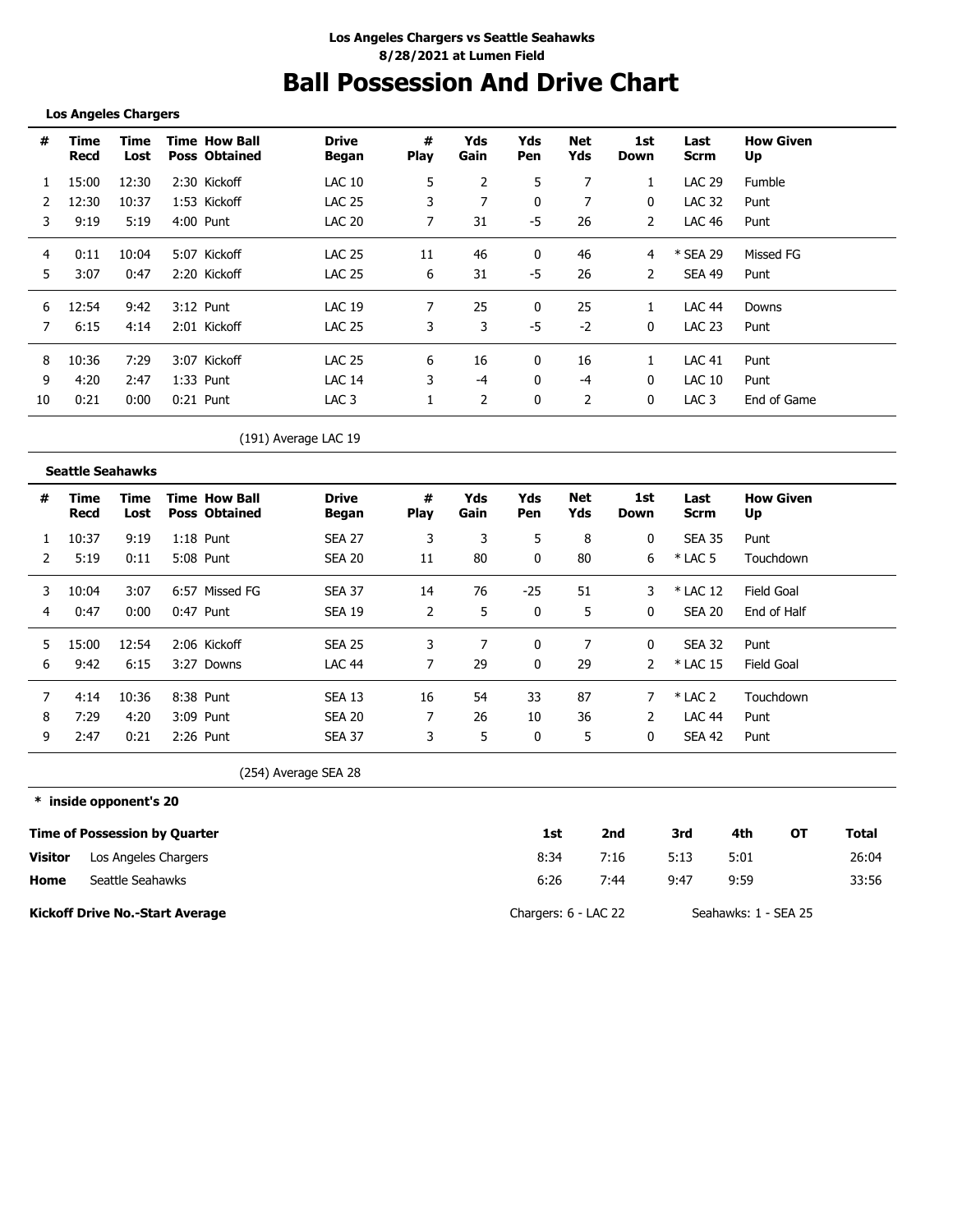## **Final Defensive Statistics**

| <b>Los Angeles Chargers</b> |            |                |              |                         | <b>Regular Defensive Plays</b> |   |              |    |           |              |           |              | <b>Special Teams</b> |           |           |           |            | <b>Misc</b> |             |              |
|-----------------------------|------------|----------------|--------------|-------------------------|--------------------------------|---|--------------|----|-----------|--------------|-----------|--------------|----------------------|-----------|-----------|-----------|------------|-------------|-------------|--------------|
|                             | <b>TKL</b> | <b>AST</b>     | <b>COMB</b>  | <b>SK</b>               | / YDS TFL                      |   | $\mathbf{o}$ | IN | <b>PD</b> | <b>FF</b>    | <b>FR</b> | <b>TKL</b>   | <b>AST</b>           | <b>FF</b> | <b>FR</b> | <b>BL</b> | <b>TKL</b> | <b>AST</b>  | <b>FF</b>   | <b>FR</b>    |
| N.Niemann                   |            | 6              | 13           |                         | 5                              |   |              | 0  | 0         | 0            | 0         | 0            | 0                    | 0         | 0         | 0         | ŋ          | n           | ŋ           | 0            |
| C.Christiansen              |            | 2              | 9            | 0                       | 0                              | 0 | 0            | 0  | 0         | 0            | 0         | 0            | 0                    | 0         | 0         | 0         | n          | 0           | n           | 0            |
| <b>B.Deluca</b>             |            | 1              | 5            | 0                       | 0                              | 0 | 0            | 0  | 0         | 0            | 0         | 0            | 0                    | 0         | 0         | 0         | 0          | 0           | 0           | 0            |
| J.Gaziano                   | 3          | 2              | 5            | 0                       | 0                              | 0 | 0            | 0  | 0         | 0            | 0         | 0            | 0                    | 0         | 0         | 0         | 0          | 0           | 0           | 0            |
| K.Hall                      | 3          | $\overline{2}$ | 5            | $\mathbf{0}$            | 0                              | 0 | 0            | 0  | 0         | $\Omega$     | 0         | 0            | 0                    | 0         | $\Omega$  | 0         | $\Omega$   | 0           | $\mathbf 0$ | $\mathbf 0$  |
| A.Gilman                    |            | 0              | 4            | 0                       | 0                              | 0 | 0            | 0  | 0         | 0            | 0         | 0            | 0                    | 0         | 0         | 0         | 0          | 0           | n           | 0            |
| C.Rumph                     |            | 1              | 4            |                         | 3                              | 3 | 2            | 0  | 0         | 0            | 0         | 0            | 0                    | 0         | 0         | 0         | 0          | 0           | 0           | 0            |
| <b>B.Facyson</b>            |            | 3              | 4            | 0                       | 0                              | 0 | 0            | 0  | 1         | 0            | 0         | 0            | 0                    | 0         | 0         | 0         | 0          | 0           | 0           | 0            |
| T.Campbell                  | 2          | $\mathbf{1}$   | 3            | $\mathbf{0}$            | 0                              | 0 | 0            | 0  | 0         | 0            | 0         | $\mathbf{0}$ | 0                    | 0         | 0         | 0         | 0          | 0           | 0           | $\mathbf{0}$ |
| M.Webb                      |            | 2              | 3            | 0                       | 0                              | 0 | 0            | 0  | 0         | 0            | 0         | 0            | 0                    | 0         | 0         | 0         | 0          | 0           | 0           | 0            |
| W.Yarbary                   |            | 2              | 3            | 0                       | 0                              | 0 | 0            | 0  | 0         | 0            | 0         | $\Omega$     | 0                    | 0         | 0         | 0         | 0          | 0           | 0           | 0            |
| C.Broughton                 |            | 2              | 3            | 0                       | 0                              | 0 | 0            | 0  | 0         | 0            | 0         | 0            | 0                    | 0         | 0         | 0         | 0          | 0           | 0           | 0            |
| D.Vaughn                    | $\Omega$   | 3              | 3            | $\mathbf{0}$            | 0                              | 0 | 0            | 0  | 0         | 0            | 0         | $\mathbf{0}$ | 0                    | 0         | 0         | 0         | 0          | 0           | 0           | 0            |
| F.Merrill                   |            |                | 2            | 0                       | 0                              | 0 | 0            | 0  | 0         | 0            | 0         | 0            | 0                    | 0         | 0         | 0         | 0          | 0           |             | 0            |
| <b>B.Fehoko</b>             |            | 1              | 2            | 0                       | 0                              | 0 | 0            | 0  | 0         | 0            | 0         | 0            | 0                    | 0         | 0         | 0         | 0          | 0           | 0           | 0            |
| E.Egbule                    | 0          | 2              | 2            | 0                       | 0                              | 0 | 1            | 0  | 0         | 0            | 0         | 0            | 0                    | 0         | 0         | 0         | 0          | 0           | 0           | 0            |
| K.Sails                     |            | $\mathbf{0}$   | $\mathbf{1}$ | $\mathbf{0}$            | $\mathbf{0}$                   | 0 | 0            | 0  | 0         | 0            | 0         | 0            | 0                    | 0         | 0         | 0         | 0          | 0           | 0           | 0            |
| J.Lemonier                  |            | 1              | 1            | 0                       | 0                              | 0 | 0            | 0  | 0         | 0            | 0         | 0            | 0                    | 0         | 0         | 0         | ŋ          | 0           | n           | 0            |
| N.Evans                     |            | 1              | 1            | 0                       | 0                              | 0 | 0            | 0  | 0         | 0            | 0         | 0            | 0                    | 0         | 0         | 0         | 0          | 0           | 0           | 0            |
| M.Overton                   | 0          | 0              | 0            | 0                       | 0                              | 0 | 0            | 0  | 0         | 0            | 0         | 1            | 0                    | 0         | 0         | 0         | 0          | 0           | 0           | 0            |
| J.Brannon                   | 0          | 0              | 0            | 0                       | 0                              | 0 | 0            | 0  | 0         | $\mathbf{0}$ | 0         | 1            | 0                    | 0         | 0         | 0         | 0          | 0           | 0           | $\mathbf 0$  |
| L.Rountree                  |            | 0              | $\mathbf{0}$ | 0                       | 0                              | 0 | 0            | 0  | 0         | 0            | 0         |              | 0                    | 0         | 0         | 0         | 0          | 0           | 0           | 0            |
| <b>Total</b>                | 40         | 33             | 73           | $\overline{\mathbf{2}}$ | 8                              | 4 |              | 0  |           | 0            | 0         | 3            | 0                    | п         | 0         | 0         | 0          | 0           | 0           | 0            |

**TKL = Tackle AST = Assist COMB = Combined QH=QB Hit IN = Interception PD = Pass Defense FF = Forced Fumble FR = Fumble Recovery**

| <b>Seattle Seahawks</b> |            |            |              |     | <b>Regular Defensive Plays</b> |        |   |           |           |              |           |              | <b>Special Teams</b> |     |           |           |            | <b>Misc</b> |    |           |
|-------------------------|------------|------------|--------------|-----|--------------------------------|--------|---|-----------|-----------|--------------|-----------|--------------|----------------------|-----|-----------|-----------|------------|-------------|----|-----------|
|                         | <b>TKL</b> | <b>AST</b> | <b>COMB</b>  | SK  | <b>YDS</b>                     | TFL OH |   | <b>IN</b> | <b>PD</b> | FF           | <b>FR</b> | <b>TKL</b>   | AST                  | FF. | <b>FR</b> | <b>BL</b> | <b>TKL</b> | <b>AST</b>  | FF | <b>FR</b> |
| N.Bellore               | 6          | ſ          | 6            | 0   | 0                              | n      | 0 | 0         | 0         | 0            | 0         | 0            | 0                    | 0   | 0         | 0         | n          |             | O  | 0         |
| C.Barton                |            | 2          | 5            |     | 12                             |        |   | 0         | 0         |              | 0         | 0            | 0                    | 0   | 0         | 0         | 0          |             | 0  |           |
| J.Rhattigan             |            | 2          | 5            | 0   | 0                              |        | 0 | 0         |           | 0            | 0         | 0            | 0                    | 0   | 0         | 0         | n          |             |    |           |
| D.Randall               | 4          | 0          | 4            | 0   | 0                              | 0      | 0 | 0         | 0         | 0            | 0         | 0            | 0                    | 0   | 0         | 0         | 0          | 0           | 0  |           |
| D.Taylor                | 3          |            | 4            | 1.5 | 9                              |        | 2 | 0         |           | 0            | 0         | 0            | 0                    | 0   | 0         | 0         | 0          | 0           | 0  | 0         |
| G.Heslop                |            |            | 4            | 0   | 0                              | 0      | 0 | 0         | 0         | 0            | 0         | 0            | 0                    | 0   | 0         | 0         | 0          | 0           | 0  | 0         |
| U.Amadi                 |            | 0          | 3            | 0   | 0                              | 0      | 0 | 0         | 0         | 0            | 0         | 0            | 0                    | 0   | 0         | 0         | 0          | 0           | 0  | 0         |
| M.Adams                 |            | 2          | 3            | 0.5 | 4                              | 0      |   | 0         | 0         | 0            | 0         | 0            | 0                    | 0   | 0         | 0         | 0          | 0           | 0  |           |
| J.Moon                  |            | 2          | 3            | 0   | 0                              | 0      | 0 | 0         | 0         | 0            | 0         | $\mathbf{0}$ | 2                    | 0   | 0         | 0         | 0          | 0           | 0  | 0         |
| A.Robinson              |            | 0          | 2            |     | 0                              |        |   | 0         | 0         | 0            | 0         | 0            | 1                    | 0   | 0         | 0         | 0          | 0           | 0  | 0         |
| M.Blair                 |            | 0          | 2            | 0   | 0                              | 0      | 0 | 0         | 0         | 0            |           | 0            | 0                    | 0   | 0         | 0         | 0          | 0           | 0  | C         |
| A.Witherspoon           | 2          | 0          | 2            | 0   | 0                              | 0      | 0 | 0         | 0         | 0            | 0         | 0            | 0                    | 0   | 0         | 0         | 0          | 0           | 0  |           |
| K.Hyder                 |            |            | 2            | 0.5 |                                | U      |   | 0         | 0         | $\Omega$     | 0         | 0            | 0                    | 0   | $\Omega$  | 0         | 0          | 0           | 0  | 0         |
| J.Reid                  |            | C          |              | 0   | 0                              | 0      | n | $\Omega$  | 0         | $\mathbf{0}$ | 0         | 0            | 0                    | 0   | $\Omega$  | 0         | 0          |             | n  | 0         |
| J.Hewitt                |            |            |              | 0.5 | 4                              | 0      |   | 0         | 0         | 0            | 0         | 0            | 0                    | 0   | 0         | 0         | 0          | 0           | 0  |           |
| <b>B.Mone</b>           | 0          |            |              | 0   | 0                              | 0      | 0 | 0         | 0         | 0            | 0         | 0            | 0                    | 0   | 0         | 0         | 0          | 0           | 0  | 0         |
| W.Sunderland            | U          | 0          | $\mathbf{0}$ | 0   | 0                              | 0      | 0 | 0         | 0         | 0            | 0         |              | 0                    | 0   | 0         | 0         | 0          | 0           | 0  | 0         |
| P.Hart                  |            | ŋ          | 0            | 0   | 0                              | 0      | 0 | 0         | 0         | 0            | 0         | 0            |                      | 0   | 0         | 0         | 0          |             |    | 0         |
| Total                   | 35         | 13         | 48           | 5   | 30                             | 4      |   | 0         | י         |              |           |              |                      |     | 0         | 0         |            |             |    | 0         |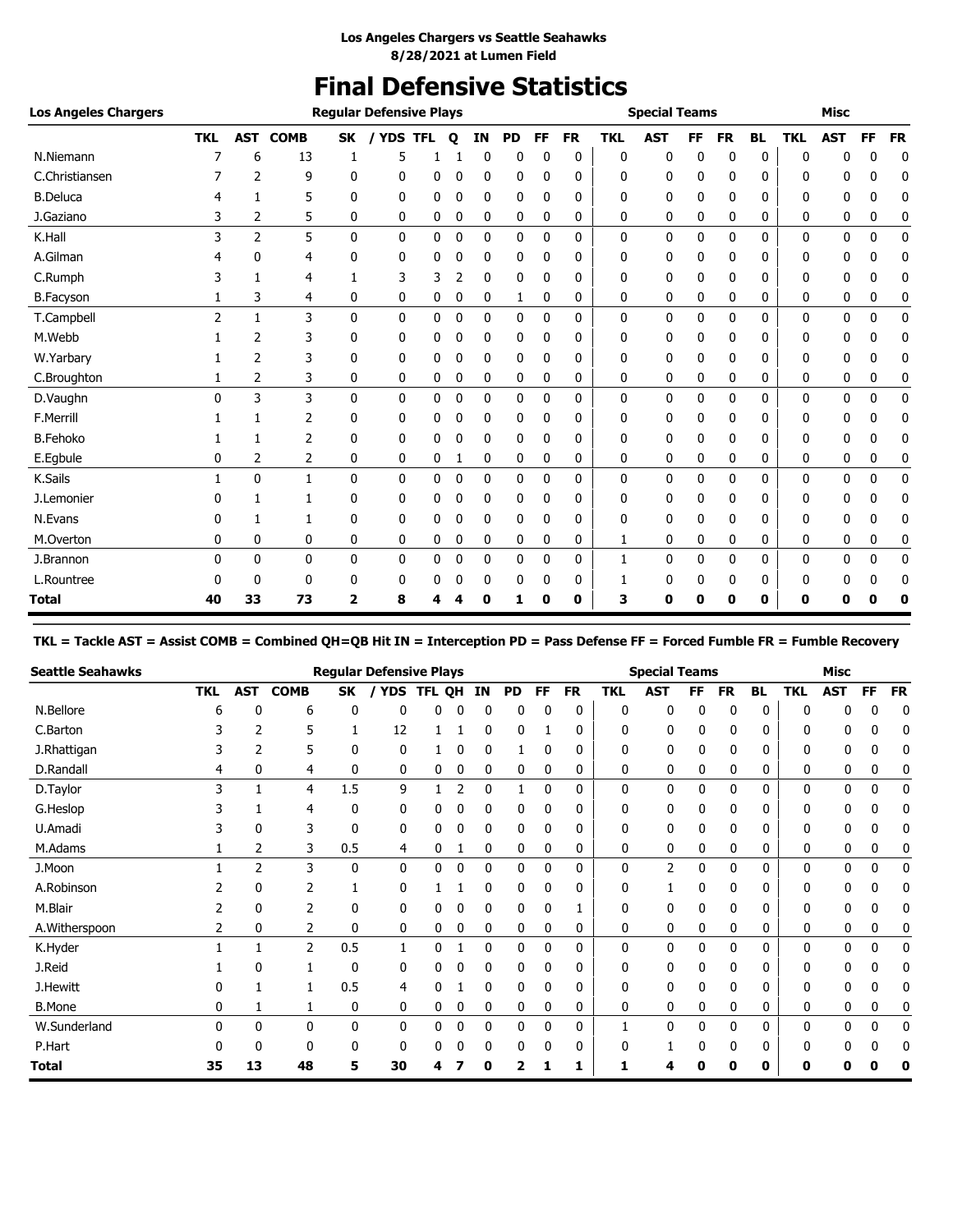## **Los Angeles Chargers vs Seattle Seahawks**

**8/28/2021 at Lumen Field**

## **First Half Summary**

|                          |     | PERIOD SCORES                                         |                      | TIME OF POSSESSION   |                  |      |
|--------------------------|-----|-------------------------------------------------------|----------------------|----------------------|------------------|------|
| Chargers                 |     | $0 \t 0 = 0$                                          | Chargers             | 15:50                |                  |      |
| Seahawks                 |     | $14 \cdot 3 = 17$                                     | Seahawks             | 14:10                |                  |      |
|                          |     |                                                       | <b>Scoring Plays</b> |                      |                  |      |
| Team                     | Qtr | Time Play Description (Extra Point) (Drive Info)      |                      |                      | Visitor          | Home |
| Seahawks                 |     | 12:30 M.Blair 17 yd. fumble return (J.Myers kick)     |                      |                      | 0                |      |
| Seahawks                 |     | 0:11 A.Collins 5 yd. run (J.Myers kick) (11-80, 5:08) |                      |                      | $\mathbf{0}$     | 14   |
| Seahawks                 |     | 3:07 J. Myers 30 yd. Field Goal (14-51, 6:57)         |                      |                      | 0                | 17   |
|                          |     |                                                       |                      | Los Angeles Chargers | Seattle Seahawks |      |
| <b>TOTAL FIRST DOWNS</b> |     |                                                       |                      | 9                    |                  | 9    |

| First Downs Rushing-Passing-by Penalty     | $2 - 7 - 0$   | $4 - 4 - 1$   |
|--------------------------------------------|---------------|---------------|
| <b>THIRD DOWN EFFICIENCY</b>               | 2-7-28.6%     | 1-4-25.0%     |
| <b>TOTAL NET YARDS</b>                     | 117           | 164           |
| <b>Total Offensive Plays</b>               | 31            | 29            |
| <b>NET YARDS RUSHING</b>                   | 31            | 74            |
| <b>NET YARDS PASSING</b>                   | 86            | 90            |
| Gross Yards Passing                        | 108           | 90            |
| Times thrown-yards lost attempting to pass | $3-22$        | $0-0$         |
| Pass Attempts-Completions-Had Intercepted  | $18 - 13 - 0$ | $15 - 11 - 0$ |
| <b>Punts-Number and Average</b>            | $3 - 41.7$    | $1 - 45.0$    |
| <b>Penalties-Number and Yards</b>          | $5 - 40$      | $5 - 45$      |
| <b>Fumbles-Number and Lost</b>             | $1 - 1$       | $0 - 0$       |
| <b>Red Zone Efficiency</b>                 | $0 - 1 - 0%$  | $1 - 2 - 50%$ |
| <b>Average Drive Start</b>                 | <b>LAC 21</b> | SEA 26        |
|                                            |               |               |

|                             |                                | <b>Los Angeles Chargers</b> |            |            |              |    |           |                      | <b>Seattle Seahawks</b> |            |            |            |             |            |    |             |           |  |
|-----------------------------|--------------------------------|-----------------------------|------------|------------|--------------|----|-----------|----------------------|-------------------------|------------|------------|------------|-------------|------------|----|-------------|-----------|--|
| <b>RUSHING</b>              |                                |                             | <b>ATT</b> | <b>YDS</b> | <b>AVG</b>   |    | LG        | TD                   | <b>RUSHING</b>          |            |            | <b>ATT</b> | <b>YDS</b>  | <b>AVG</b> |    | LG          | <b>TD</b> |  |
| L.Rountree                  |                                |                             | 4          | 22         | 5.5          |    | 15        | 0                    | R.Penny                 |            |            | 7          | 24          | 3.4        |    | 8           | 0         |  |
| D.Bradwell                  |                                |                             |            | 3          | 3.0          |    | 3         | 0                    | A.Collins               |            |            | 4          | 21          | 5.3        |    | 8           | 1         |  |
| E.Stick                     |                                |                             |            | 3          | 3.0          |    | 3         | 0                    | G.Smith                 |            |            | 2          | 20          | 10.0       |    | 14          | 0         |  |
| J.Kelley                    |                                |                             | 3          | 2          | 0.7          |    | 2         | 0                    | D.Eskridge              |            |            |            | 9           | 9.0        |    | 9           | 0         |  |
| C.Daniel                    |                                |                             | 1          | 1          | 1.0          |    | 1         | 0                    |                         |            |            |            |             |            |    |             |           |  |
| Total                       |                                |                             | 10         | 31         | 3.1          |    | 15        | 0                    | Total                   |            |            | 14         | 74          | 5.3        |    | 14          | 1         |  |
| <b>PASSING</b>              | <b>ATT</b>                     | <b>CMP</b>                  | <b>YDS</b> | SK/YD      | TD           | LG | <b>IN</b> | <b>RT</b>            | <b>PASSING</b>          | <b>ATT</b> | <b>CMP</b> | <b>YDS</b> | SK/YD       | TD         | LG | <b>IN</b>   | <b>RT</b> |  |
| C.Daniel                    | 12                             | 9                           | 70         | 2/20       | $\mathbf{0}$ | 16 | 0         | 88.9                 | G.Smith                 | 15         | 11         | 90         | 0/0         | 0          | 19 | $\mathbf 0$ | 88.2      |  |
| E.Stick                     | 6                              | 4                           | 38         | 1/2        | 0            | 12 | 0         | 84.0                 |                         |            |            |            |             |            |    |             |           |  |
| Total                       | 18                             | 13                          | 108        | 3/22       | 0            | 16 | 0         | 87.3                 | Total                   | 15         | 11         | 90         | 0/0         | 0          | 19 | 0           | 88.2      |  |
| <b>PASS RECEIVING</b>       |                                | <b>TAR</b>                  | <b>REC</b> | <b>YDS</b> | <b>AVG</b>   |    | LG        | TD                   | <b>PASS RECEIVING</b>   |            | <b>TAR</b> | <b>REC</b> | <b>YDS</b>  | <b>AVG</b> |    | LG          | <b>TD</b> |  |
| T.Johnson                   |                                | 6                           | 4          | 41         | 10.3         |    | 16        | 0                    | A.Collins               |            | 3          | 3          | 27          | 9.0        |    | 14          | 0         |  |
| J.Palmer                    |                                | 5                           | 3          | 26         | 8.7          |    | 12        | 0                    | A.Fuller                |            | 2          | 2          | 19          | 9.5        |    | 14          | 0         |  |
| L.Rountree                  |                                | 2                           | 2          | 8          | 4.0          |    | 8         | 0                    | D.Eskridge              |            |            | 1          | 19          | 19.0       |    | 19          | 0         |  |
| J.Kelley                    |                                |                             | 1          | 12         | 12.0         |    | 12        | 0                    | P.Hart                  |            | 3          | 1          | 11          | 11.0       |    | 11          | 0         |  |
| S.Anderson                  |                                |                             |            | 10         | 10.0         |    | 10        | 0                    | C.Thompson              |            |            |            | 6           | 6.0        |    | 6           | 0         |  |
| M.Bandy                     |                                |                             |            | 6          | 6.0          |    | 6         | 0                    | R.Penny                 |            | 2          |            | 5           | 5.0        |    | 5           | 0         |  |
| D.Parham                    |                                |                             |            | 5          | 5.0          |    | 5         | 0                    | G.Everett               |            |            |            | 2           | 2.0        |    | 2           | 0         |  |
|                             |                                |                             |            |            |              |    |           |                      | C.Sutton                |            |            |            | 1           | 1.0        |    | 1           | 0         |  |
|                             |                                |                             |            |            |              |    |           |                      | F.Swain                 |            |            | 0          | 0           | 0.0        |    | 0           | 0         |  |
| Total                       |                                | 17                          | 13         | 108        | 8.3          |    | 16        | 0                    | Total                   |            | 15         | 11         | 90          | 8.2        |    | 19          | 0         |  |
| <b>Los Angeles Chargers</b> | <b>Reqular Defensive Plays</b> |                             |            |            |              |    |           | <b>Special Teams</b> |                         |            |            |            | <b>Misc</b> |            |    |             |           |  |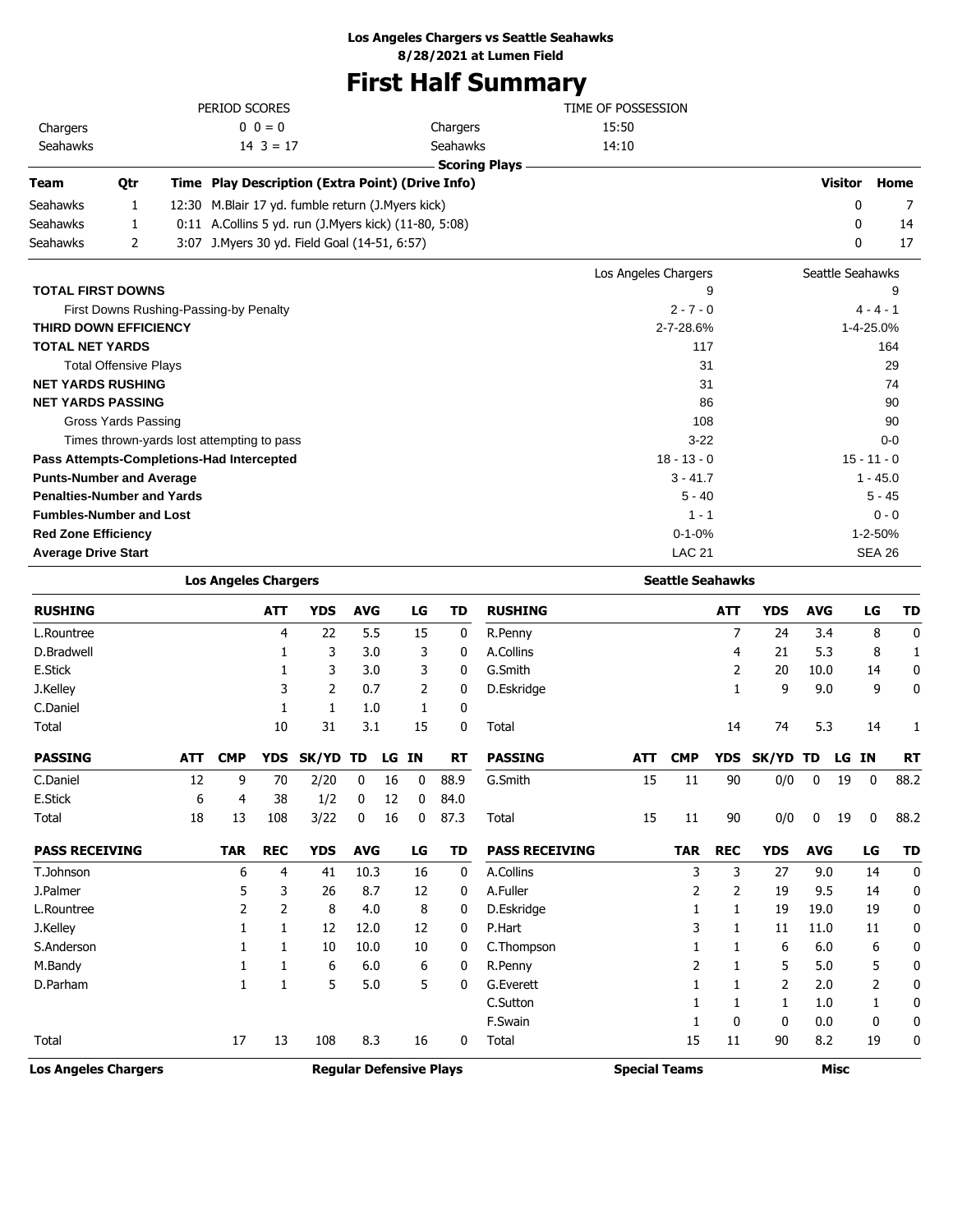## **First Half Summary**

|            |    | TKL AST COMB |             | SK / YDS TFL Q IN PD FF FR TKL AST FF FR BL TKL AST FF FR |                          |            |                         |                         |                         |                                                     |             |             |              |             |                |              |            |                         |
|------------|----|--------------|-------------|-----------------------------------------------------------|--------------------------|------------|-------------------------|-------------------------|-------------------------|-----------------------------------------------------|-------------|-------------|--------------|-------------|----------------|--------------|------------|-------------------------|
| A.Gilman   |    | 4            | 0           |                                                           | $0\quad 0\quad 0\quad 0$ |            |                         | $\overline{\mathbf{0}}$ | $\overline{\mathbf{0}}$ | $\begin{array}{c} 0 \end{array}$                    | $\mathbf 0$ | 0           | 0            | $\mathbf 0$ | $\mathbf{0}$   | $\mathbf 0$  |            | $0\quad 0\quad 0$       |
| N.Niemann  |    | 4            | $\mathbf 0$ | $^{\rm o}$                                                |                          | $0\quad 0$ | $\overline{\mathbf{0}}$ | $\mathbf{0}$            | $\overline{\mathbf{0}}$ | $\overline{\phantom{0}}$ 0 $\overline{\phantom{0}}$ | $\mathbf 0$ | 0           | 0            | $\mathbf 0$ | 0 <sup>1</sup> | $\mathbf{0}$ |            | $0\quad 0\quad 0$       |
| T.Campbell |    |              | 0           | $\mathbf 0$                                               |                          | $0\quad 0$ | $\overline{\mathbf{0}}$ | - 0                     | $\overline{\mathbf{0}}$ | $\overline{\mathbf{0}}$                             | $\mathbf 0$ | 0           | 0            | $\mathbf 0$ | 0 <sup>1</sup> | $\mathbf{0}$ | $0\quad 0$ | $\overline{\mathbf{0}}$ |
| J.Gaziano  |    |              | 0           | 0                                                         | 0                        | - 0        | 0                       | 0                       | 0                       | $\mathbf 0$                                         | $\mathbf 0$ |             | 0            | 0           | $\mathbf{0}$   | $\Omega$     |            | $\overline{0}$          |
| Total      | 10 |              | 0           |                                                           | $0\quad 0\quad 0\quad 0$ |            |                         | $\bullet$ 0             |                         | $\overline{\mathbf{0}}$                             | $\mathbf 0$ | $\mathbf 0$ | $\mathbf{0}$ | $\mathbf 0$ | $\mathbf 0$    | $\mathbf 0$  | $0\quad 0$ | $\bullet$               |

| <b>Seattle Seahawks</b> |     |            |      |     | <b>Regular Defensive Plays</b> |      |    |    |     |    |           |     | <b>Special Teams</b> |    |           |          |            | Misc         |          |              |
|-------------------------|-----|------------|------|-----|--------------------------------|------|----|----|-----|----|-----------|-----|----------------------|----|-----------|----------|------------|--------------|----------|--------------|
|                         | TKL | <b>AST</b> | СОМВ | SK  | <b>YDS</b>                     | TFL. | OH | IN | PD. | FF | <b>FR</b> | TKL | <b>AST</b>           | FF | <b>FR</b> | BL       | <b>TKL</b> | <b>AST</b>   | FF       | <b>FR</b>    |
| N.Bellore               | ь   |            | b    |     |                                | 0    |    |    |     |    |           | 0   |                      |    |           |          | 0          | 0            | 0        | 0            |
| C.Barton                |     |            |      |     | 12                             |      |    |    |     |    |           | 0   | 0                    |    |           | 0        | 0          | 0            | 0        | $\mathbf{0}$ |
| D.Randall               | 4   |            | 4    |     |                                | 0    | 0  |    |     |    |           | 0   | 0                    |    |           |          | 0          | $\mathbf{0}$ | $\Omega$ | $\mathbf{0}$ |
| D.Taylor                |     |            | 4    | 1.5 | a                              |      |    |    |     |    |           | 0   | 0                    |    |           | $\Omega$ | 0          | $\Omega$     | $\Omega$ | $\mathbf{0}$ |
| <b>Total</b>            | 16  |            | 19   | 2.5 |                                |      |    |    |     |    | 0         | 0   | 0                    |    | 0         | 0        | 0          | 0            | 0        | 0            |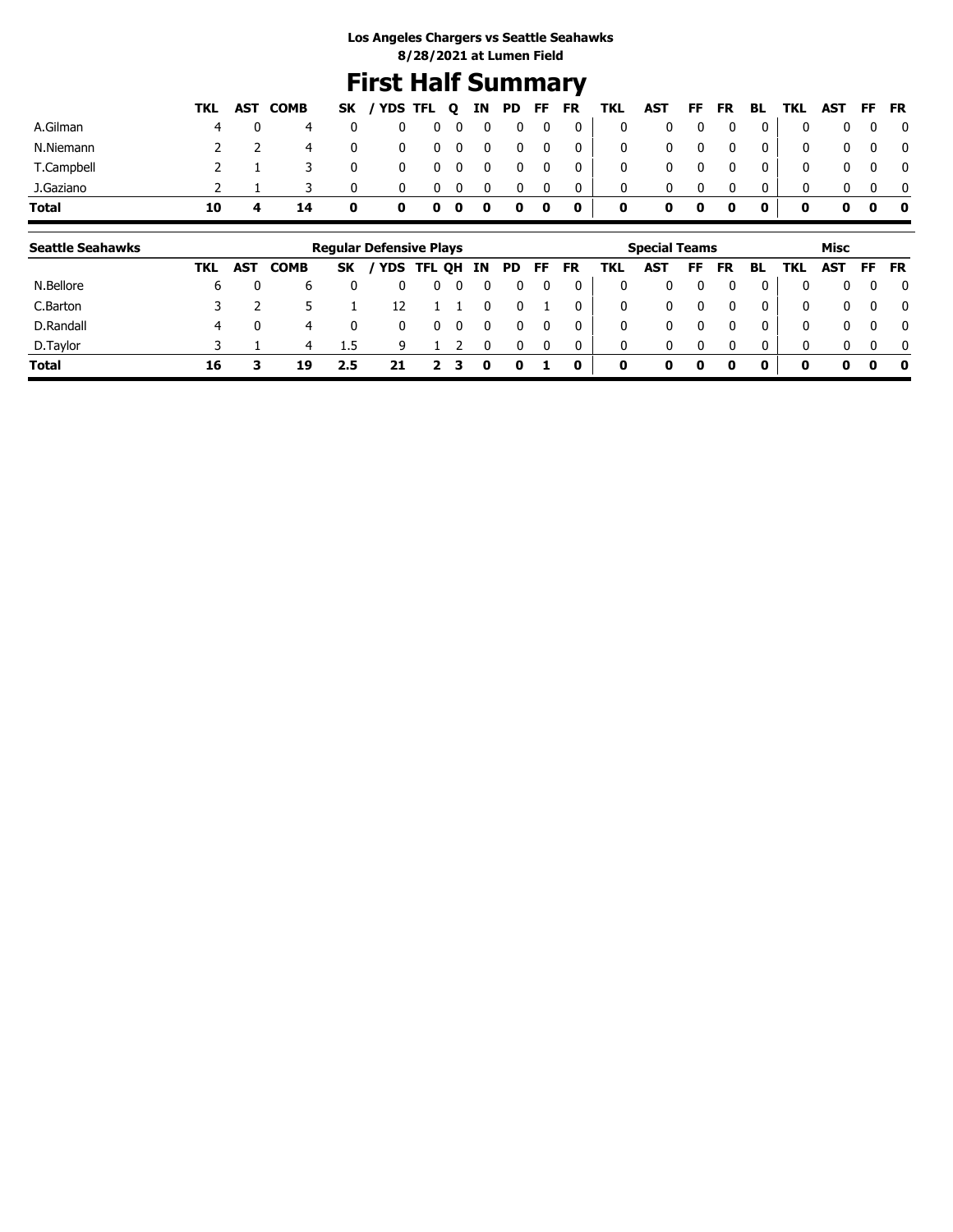## **Play By Play Play Play Play First Quarter** 8/28/2021

SEA wins the coin toss and elects to defer. LAC elects to Receive, and SEA elects to defend the south goal.

J.Myers kicks 54 yards from SEA 35 to LAC 11. L.Rountree to LAC 26 for 15 yards (J.Moon; A.Robinson).

*PENALTY on LAC-M.Bandy, Illegal Double-Team Block, 10 yards, enforced at LAC 20.*

### **Los Angeles Chargers at 15:00, (1st play from scrimmage 14:53)**

| <b>Seattle Seahawks at 12:30</b> |                                                                                                                                                                             |                |
|----------------------------------|-----------------------------------------------------------------------------------------------------------------------------------------------------------------------------|----------------|
| 3-7-LAC 29                       | (12:37) (Shotgun) C.Daniel sacked at LAC 20 for -9 yards (C.Barton). FUMBLES (C.Barton) [C.Barton], RECOVERED by SEA-M.Blair<br>at LAC 17. M.Blair for 17 yards, TOUCHDOWN. |                |
| $2-9-I$ AC 27                    | (13:18) (Shotgun) J.Kelley up the middle to LAC 29 for 2 yards (N.Bellore).                                                                                                 |                |
| 1-10-LAC 26                      | (13:48) C.Daniel scrambles right end pushed ob at LAC 27 for 1 yard (D.Taylor).                                                                                             |                |
| $2-4-LAC$ 16                     | (14:12) C.Daniel pass short right to T.Johnson ran ob at LAC 26 for 10 yards (D.Randall).                                                                                   | P <sub>1</sub> |
| $2-9-LAC11$                      | (14:20) (Shotgun) PENALTY on SEA, Defensive Too Many Men on Field, 5 yards, enforced at LAC 11 - No Play.                                                                   |                |
| 1-10-LAC 10                      | (14:53) J.Kelley up the middle to LAC 11 for 1 yard (M.Blair, B.Mone).                                                                                                      |                |
|                                  |                                                                                                                                                                             |                |

|                                  | J. Myers extra point is GOOD, Center-T.Ott, Holder-M. Dickson.                                                                                                                                                                                                                                                            |                |
|----------------------------------|---------------------------------------------------------------------------------------------------------------------------------------------------------------------------------------------------------------------------------------------------------------------------------------------------------------------------|----------------|
|                                  | LAC 0 SEA 7, 0 plays, 17 yards, 0:00 drive, 2:30 elapsed                                                                                                                                                                                                                                                                  |                |
|                                  | J.Myers kicks 64 yards from SEA 35 to LAC 1. L.Rountree to LAC 25 for 24 yards (J.Moon; P.Hart).                                                                                                                                                                                                                          |                |
|                                  | Los Angeles Chargers at 12:30, (1st play from scrimmage 12:24)                                                                                                                                                                                                                                                            |                |
| 1-10-LAC 25                      | (12:24) 2-E.Stick in at QB. J.Kelley left tackle to LAC 24 for -1 yards (A.Robinson).                                                                                                                                                                                                                                     |                |
| 2-11-LAC 24                      | (11:47) (Shotgun) E.Stick pass short left to L.Rountree to LAC 32 for 8 yards (C.Barton).                                                                                                                                                                                                                                 |                |
| 3-3-LAC 32                       | (11:01) (Shotgun) E.Stick pass incomplete short right to J.Palmer.                                                                                                                                                                                                                                                        |                |
| 4-3-LAC 32                       | (10:57) T.Long punts 55 yards to SEA 13, Center-M.Overton. F.Swain pushed ob at SEA 31 for 18 yards (A.Gilman).                                                                                                                                                                                                           |                |
| 4-3-LAC 32                       | Penalty on LAC-B.Facyson, Player Out of Bounds on Kick, declined.<br>Penalty on SEA-A.Collins, Unnecessary Roughness, offsetting, enforced at LAC 32 - No Play.<br>Penalty on SEA-J.Moon, Illegal Block Above the Waist, offsetting.<br>(10:44) T.Long punts 41 yards to SEA 27, Center-M.Overton, fair catch by F.Swain. |                |
| <b>Seattle Seahawks at 10:37</b> |                                                                                                                                                                                                                                                                                                                           |                |
| 1-10-SEA 27                      | (10:37) PENALTY on LAC-B.Fehoko, Neutral Zone Infraction, 5 yards, enforced at SEA 27 - No Play.                                                                                                                                                                                                                          |                |
| 1-5-SEA 32                       | (10:37) R.Penny right end ran ob at SEA 33 for 1 yard (T.Campbell).                                                                                                                                                                                                                                                       |                |
| 2-4-SEA 33                       | (10:09) (No Huddle) G.Smith pass incomplete deep left to F.Swain.                                                                                                                                                                                                                                                         |                |
| 3-4-SEA 33                       | (10:03) (Shotgun) G.Smith pass short right to G.Everett to SEA 35 for 2 yards (A.Gilman) [E.Egbule].                                                                                                                                                                                                                      |                |
| 4-2-SEA 35                       | (9:27) M.Dickson punts 45 yards to LAC 20, Center-T.Ott, fair catch by M.Bandy.                                                                                                                                                                                                                                           |                |
| Los Angeles Chargers at 9:19     |                                                                                                                                                                                                                                                                                                                           |                |
| 1-10-LAC 20                      | (9:19) 7-C.Daniel in at QB. C.Daniel pass short right to S.Anderson to LAC 30 for 10 yards (D.Randall, C.Barton).                                                                                                                                                                                                         | P <sub>2</sub> |
| 1-10-LAC 30                      | (8:45) L.Rountree up the middle to LAC 28 for -2 yards (C.Barton).                                                                                                                                                                                                                                                        |                |
| 2-12-LAC 28                      | (8:10) (Shotgun) C.Daniel pass short right to L.Rountree to LAC 28 for no gain (D.Taylor).                                                                                                                                                                                                                                |                |
| 3-12-LAC 28                      | (7:25) (Shotgun) C.Daniel pass deep middle to T.Johnson to LAC 44 for 16 yards (N.Bellore).                                                                                                                                                                                                                               | P <sub>3</sub> |
| 1-10-LAC 44                      | (6:40) PENALTY on LAC-T.Pipkins, False Start, 5 yards, enforced at LAC 44 - No Play.                                                                                                                                                                                                                                      |                |
| 1-15-LAC 39                      | (6:21) C.Daniel pass incomplete short right to T.Johnson.                                                                                                                                                                                                                                                                 |                |
| 2-15-LAC 39                      | (6:15) (Shotgun) C.Daniel pass short left to J.Palmer to LAC 46 for 7 yards (M.Blair).                                                                                                                                                                                                                                    |                |
| 3-8-LAC 46                       | (5:37) (Shotgun) C.Daniel pass incomplete short left.                                                                                                                                                                                                                                                                     |                |
| 4-8-LAC 46                       | (5:30) T.Long punts 54 yards to end zone, Center-M.Overton, Touchback.                                                                                                                                                                                                                                                    |                |
| <b>Seattle Seahawks at 5:19</b>  |                                                                                                                                                                                                                                                                                                                           |                |
| 1-10-SEA 20                      | (5:19) D.Eskridge right end pushed ob at SEA 29 for 9 yards (A.Gilman).                                                                                                                                                                                                                                                   |                |
| 2-1-SEA 29                       | (4:53) R.Penny left tackle to SEA 36 for 7 yards (J.Gaziano).                                                                                                                                                                                                                                                             | R1             |
| 1-10-SEA 36                      | (4:14) PENALTY on SEA-J.Curhan, False Start, 5 yards, enforced at SEA 36 - No Play.                                                                                                                                                                                                                                       |                |
| 1-15-SEA 31                      | (3:57) (Shotgun) G.Smith pass short right to C.Thompson ran ob at SEA 37 for 6 yards.                                                                                                                                                                                                                                     |                |
| 2-9-SEA 37                       | (3:42) (No Huddle, Shotgun) G.Smith pass short right to D.Eskridge to LAC 44 for 19 yards (A.Gilman).                                                                                                                                                                                                                     | P <sub>2</sub> |
| 1-10-LAC 44                      | $(3:13)$ (No Huddle, Shotgun) G.Smith pass incomplete deep left to R.Penny.                                                                                                                                                                                                                                               |                |
| 2-10-LAC 44                      | (3:05) (Shotgun) G.Smith pass short middle to P.Hart to LAC 33 for 11 yards (M.Webb).                                                                                                                                                                                                                                     | P <sub>3</sub> |
| $1-10-LAC$ 33                    | (2:24) G.Smith pass incomplete short middle to F.Swain (T.Campbell).                                                                                                                                                                                                                                                      |                |
|                                  | PENALTY on LAC-C.Rumph, Roughing the Passer, 15 yards, enforced at LAC 33 - No Play.                                                                                                                                                                                                                                      | X4             |
| 1-10-LAC 18                      | (2:19) A.Collins left guard to LAC 10 for 8 yards (W.Yarbary).                                                                                                                                                                                                                                                            |                |

2-2-LAC 10 (1:43) A.Collins up the middle to LAC 5 for 5 yards (W.Yarbary; C.Rumph).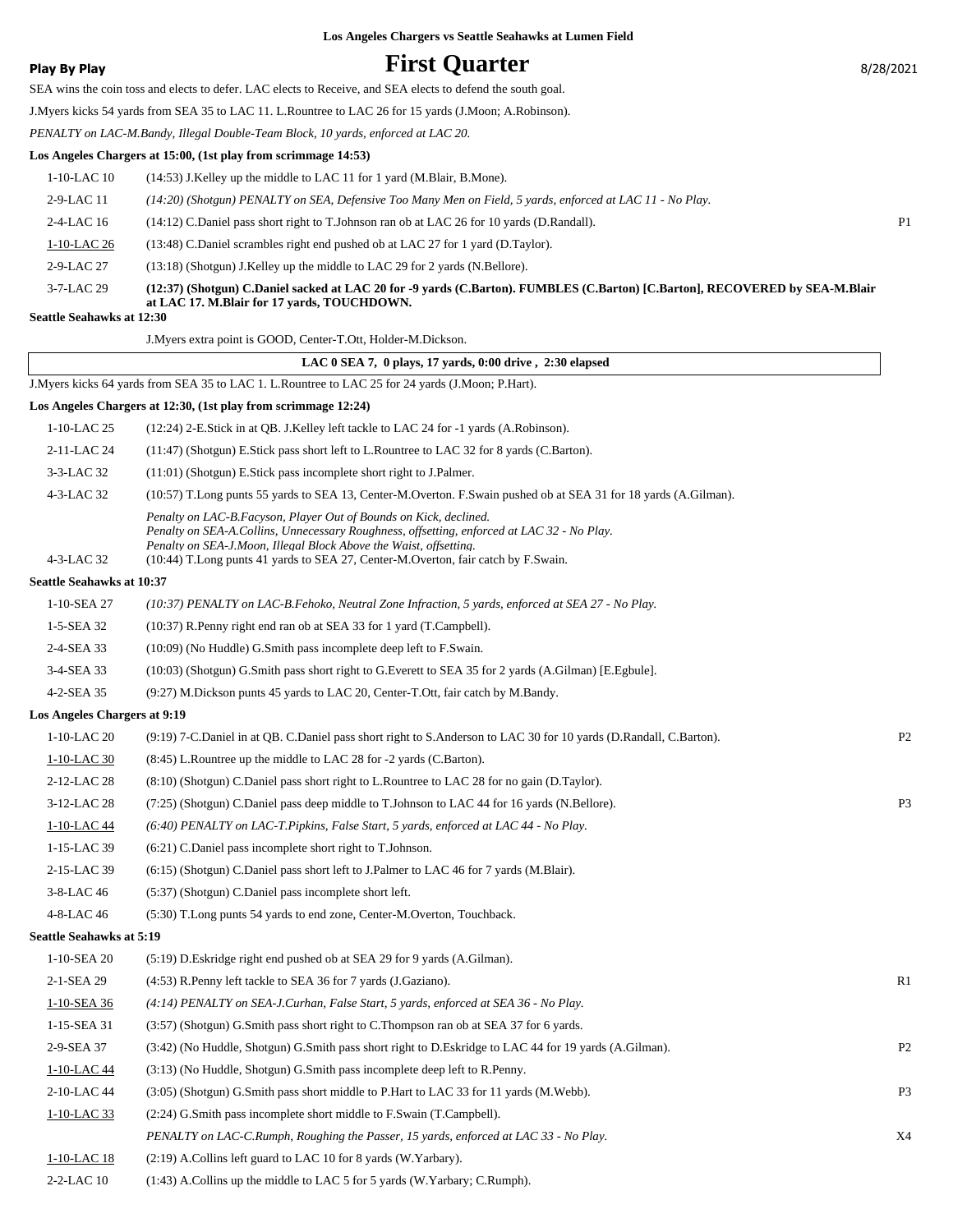|             | PENALTY on SEA-F. Swain, Illegal Block Above the Waist, 10 yards, enforced at LAC 8.                    |                |
|-------------|---------------------------------------------------------------------------------------------------------|----------------|
| 2-10-LAC 18 | (1:33) (Shotgun) G.Smith pass short left to A.Collins pushed ob at LAC 5 for 13 yards (C.Christiansen). | <b>P5</b>      |
| $1-5-LAC5$  | (:54) (Shotgun) G.Smith pass short right to A.Collins to LAC 5 for no gain (N.Niemann).                 |                |
| $2-5-LAC5$  | (:16) A.Collins left guard for 5 vards, TOUCHDOWN.                                                      | R <sub>6</sub> |
|             | J. Myers extra point is GOOD, Center-T.Ott, Holder-M. Dickson.                                          |                |

### **LAC 0 SEA 14, 11 plays, 80 yards, 1 penalty, 5:08 drive, 14:49 elapsed**

J.Myers kicks 65 yards from SEA 35 to end zone, Touchback.

### **Los Angeles Chargers at 0:11**

1-10-LAC 25 (:11) (Shotgun) C.Daniel pass short right to J.Palmer pushed ob at LAC 37 for 12 yards (N.Bellore). P4

| <b>END OF OUARTER</b>       |              | Time |              | <b>First Downs</b> |                  | <b>Efficiencies</b> |        |  |
|-----------------------------|--------------|------|--------------|--------------------|------------------|---------------------|--------|--|
|                             | <b>Score</b> | Poss | $\mathbf{R}$ | P X T              |                  | 3 Down              | 4 Down |  |
| <b>Los Angeles Chargers</b> |              | 8:34 | $\mathbf{0}$ | 4 0                | $\boldsymbol{A}$ | 1/4                 | 0/0    |  |
| <b>Seattle Seahawks</b>     | 14           | 6:26 |              | 2 3 1              | -6               | 0/1                 | 0/0    |  |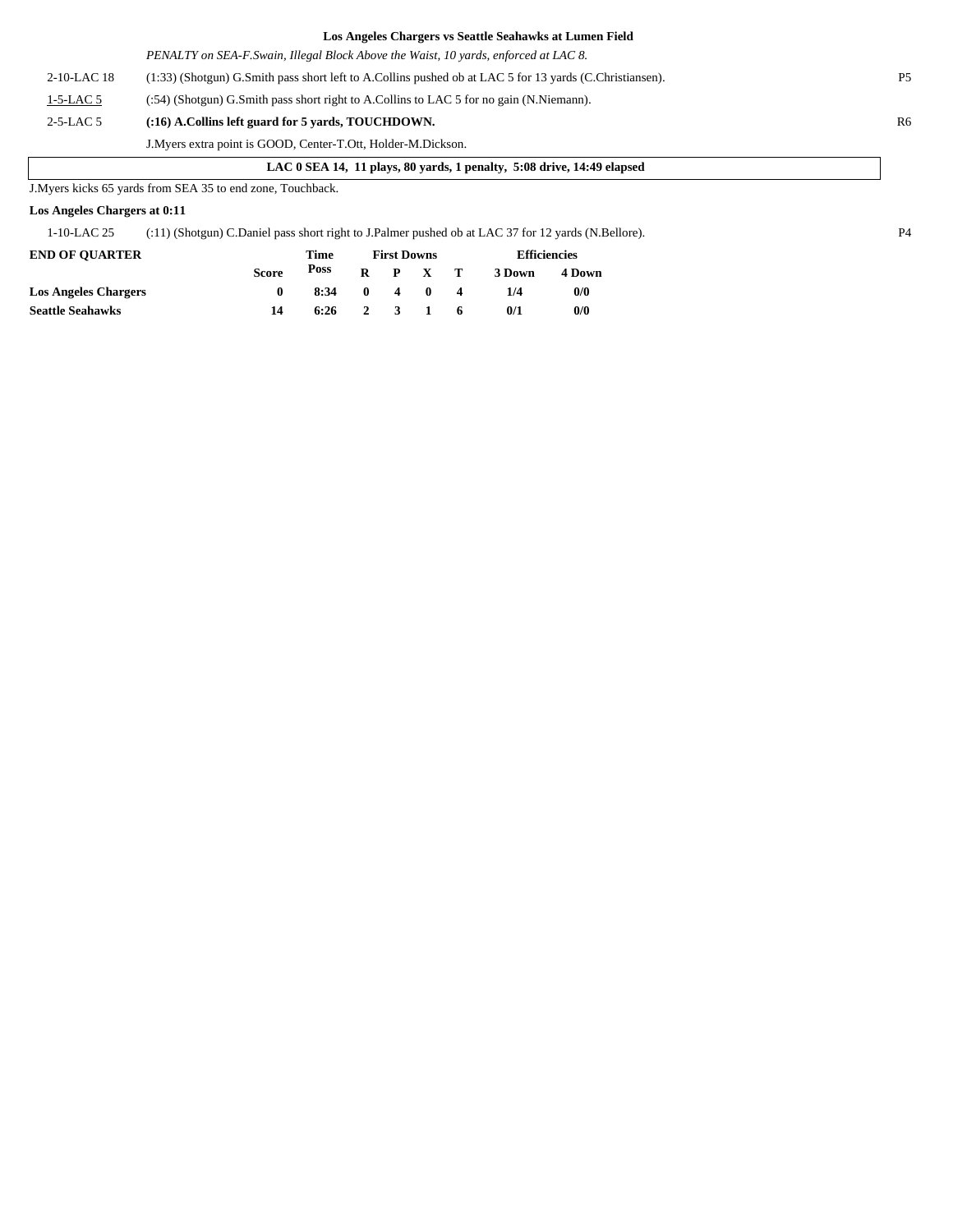| <b>Play By Play</b>             |                                                                                                     |             |                  |                    |          |   | <b>Second Quarter</b> |                                                                                                                | 8/28/2021      |
|---------------------------------|-----------------------------------------------------------------------------------------------------|-------------|------------------|--------------------|----------|---|-----------------------|----------------------------------------------------------------------------------------------------------------|----------------|
| Los Angeles Chargers continued. |                                                                                                     |             |                  |                    |          |   |                       |                                                                                                                |                |
| 1-10-LAC 37                     | (15:00) L.Rountree right tackle to LAC 48 for 11 yards (U.Amadi, C.Barton).                         |             |                  |                    |          |   |                       |                                                                                                                | R5             |
| 1-10-LAC 48                     | (14:24) (Shotgun) C.Daniel pass short left to M.Bandy pushed ob at SEA 46 for 6 yards (U.Amadi).    |             |                  |                    |          |   |                       |                                                                                                                |                |
| 2-4-SEA 46                      | (13:54) L.Rountree right end pushed ob at SEA 31 for 15 yards (A.Witherspoon).                      |             |                  |                    |          |   |                       |                                                                                                                | R6             |
| 1-10-SEA 31                     | (13:22) D.Bradwell left tackle to SEA 28 for 3 yards (N.Bellore).                                   |             |                  |                    |          |   |                       |                                                                                                                |                |
| 2-7-SEA 28                      | (12:44) (Shotgun) C.Daniel pass short right to D.Parham to SEA 23 for 5 yards (N.Bellore).          |             |                  |                    |          |   |                       |                                                                                                                |                |
| 3-2-SEA 23                      | (12:03) (Shotgun) C.Daniel pass short left to T.Johnson ran ob at SEA 19 for 4 yards (U.Amadi).     |             |                  |                    |          |   |                       |                                                                                                                | P7             |
| 1-10-SEA 19                     | $(11:30)$ L.Rountree up the middle to SEA 21 for -2 yards (M.Adams; J.Moon).                        |             |                  |                    |          |   |                       |                                                                                                                |                |
| 2-12-SEA 21                     | (10:53) (Shotgun) C.Daniel sacked at SEA 29 for -8 yards (D.Taylor).                                |             |                  |                    |          |   |                       |                                                                                                                |                |
| 3-20-SEA 29                     | (10:16) (Shotgun) C.Daniel pass incomplete deep right to J.Palmer.                                  |             |                  |                    |          |   |                       |                                                                                                                |                |
| 4-20-SEA 29                     | (10:09) T. Vizcaino 47 yard field goal is No Good, Wide Right, Center-M. Overton, Holder-T. Long.   |             |                  |                    |          |   |                       |                                                                                                                |                |
| Seattle Seahawks at 10:04       |                                                                                                     |             |                  |                    |          |   |                       |                                                                                                                |                |
| 1-10-SEA 37                     | (10:04) R.Penny right end to SEA 45 for 8 yards (T.Campbell; K.Hall).                               |             |                  |                    |          |   |                       |                                                                                                                |                |
| 2-2-SEA 45                      | (9:28) G.Smith pass short right to C.Sutton pushed ob at SEA 46 for 1 yard (K.Hall).                |             |                  |                    |          |   |                       |                                                                                                                |                |
|                                 | Timeout #1 by SEA at 08:47.                                                                         |             |                  |                    |          |   |                       |                                                                                                                |                |
| 3-1-SEA 46                      | (8:47) A.Collins left end to LAC 48 for 6 yards (M.Webb; B.Facyson).                                |             |                  |                    |          |   |                       |                                                                                                                | R7             |
| 1-10-LAC 48                     | (8:08) G.Smith pass short right to R.Penny pushed ob at LAC 43 for 5 yards (C.Christiansen).        |             |                  |                    |          |   |                       |                                                                                                                |                |
| 2-5-LAC 43                      | (7:29) R.Penny right guard to LAC 42 for 1 yard (F.Merrill).                                        |             |                  |                    |          |   |                       |                                                                                                                |                |
| 3-4-LAC 42                      | (6:49) (Shotgun) G.Smith pass incomplete deep right to P.Hart.                                      |             |                  |                    |          |   |                       |                                                                                                                |                |
| 4-4-LAC 42                      | (6:44) (Shotgun) G.Smith pass short middle to A.Fuller to LAC 28 for 14 yards (B.Facyson; M.Webb).  |             |                  |                    |          |   |                       |                                                                                                                | P8             |
| 1-10-LAC 28                     | (6:09) (Shotgun) G.Smith pass short right to A.Fuller pushed ob at LAC 23 for 5 yards (T.Campbell). |             |                  |                    |          |   |                       |                                                                                                                |                |
| 2-5-LAC 23                      | (5:53) (No Huddle, Shotgun) G.Smith scrambles right guard pushed ob at LAC 9 for 14 yards (K.Hall). |             |                  |                    |          |   |                       |                                                                                                                | R9             |
| 1-9-LAC 9                       | (5:15) R.Penny left end to LAC 7 for 2 yards (B.Facyson).                                           |             |                  |                    |          |   |                       |                                                                                                                |                |
|                                 | PENALTY on SEA-J.Simmons, Offensive Holding, 10 yards, enforced at LAC 9 - No Play.                 |             |                  |                    |          |   |                       |                                                                                                                |                |
| 1-19-LAC 19                     | (4:49) (Shotgun) G.Smith scrambles left end to LAC 13 for 6 yards (N.Niemann).                      |             |                  |                    |          |   |                       |                                                                                                                |                |
|                                 | PENALTY on SEA-R.Penny, Illegal Blindside Block, 15 yards, enforced at LAC 13.                      |             |                  |                    |          |   |                       |                                                                                                                |                |
| 1-28-LAC 28                     | (4:15) (Shotgun) R.Penny up the middle to LAC 26 for 2 yards (J.Gaziano).                           |             |                  |                    |          |   |                       |                                                                                                                |                |
| 2-26-LAC 26                     | (3:55) (No Huddle, Shotgun) G.Smith pass incomplete deep left to P.Hart.                            |             |                  |                    |          |   |                       |                                                                                                                |                |
| 3-26-LAC 26                     | (3:49) (Shotgun) G.Smith pass short left to A.Collins pushed ob at LAC 12 for 14 yards (A.Gilman).  |             |                  |                    |          |   |                       |                                                                                                                |                |
| 4-12-LAC 12                     | (3:11) J.Myers 30 yard field goal is GOOD, Center-T.Ott, Holder-M.Dickson.                          |             |                  |                    |          |   |                       |                                                                                                                |                |
|                                 |                                                                                                     |             |                  |                    |          |   |                       | LAC 0 SEA 17, 14 plays, 51 yards, 6:57 drive, 11:53 elapsed                                                    |                |
|                                 | J.Myers kicks 65 yards from SEA 35 to end zone, Touchback.                                          |             |                  |                    |          |   |                       |                                                                                                                |                |
| Los Angeles Chargers at 3:07    |                                                                                                     |             |                  |                    |          |   |                       |                                                                                                                |                |
| 1-10-LAC 25                     |                                                                                                     |             |                  |                    |          |   |                       | (3:07) 2-E.Stick in at QB. (Shotgun) E.Stick pass short right to T.Johnson to LAC 36 for 11 yards (D.Randall). | P <sub>8</sub> |
| 1-10-LAC 36                     | (2:28) (Shotgun) E.Stick scrambles up the middle to LAC 39 for 3 yards (K.Hyder).                   |             |                  |                    |          |   |                       |                                                                                                                |                |
| Two-Minute Warning              |                                                                                                     |             |                  |                    |          |   |                       |                                                                                                                |                |
| 2-7-LAC 39                      | (2:00) (Shotgun) E.Stick pass short right to J.Palmer pushed ob at LAC 46 for 7 yards (D.Randall).  |             |                  |                    |          |   |                       |                                                                                                                | P <sub>9</sub> |
| 1-10-LAC 46                     | (1:55) (Shotgun) PENALTY on LAC-S.Norton, False Start, 5 yards, enforced at LAC 46 - No Play.       |             |                  |                    |          |   |                       |                                                                                                                |                |
| 1-15-LAC 41                     | (1:55) (Shotgun) E.Stick sacked at LAC 39 for -2 yards (sack split by K.Hyder and D.Taylor).        |             |                  |                    |          |   |                       |                                                                                                                |                |
| 2-17-LAC 39                     | (1:20) (Shotgun) E.Stick pass short middle to J.Kelley to SEA 49 for 12 yards (N.Bellore).          |             |                  |                    |          |   |                       |                                                                                                                |                |
| 3-5-SEA 49                      | (1:01) (No Huddle, Shotgun) E. Stick pass incomplete deep right to T. Johnson.                      |             |                  |                    |          |   |                       |                                                                                                                |                |
| 4-5-SEA 49                      | (:54) T.Long punts 30 yards to SEA 19, Center-M.Overton, fair catch by F.Swain.                     |             |                  |                    |          |   |                       |                                                                                                                |                |
| Seattle Seahawks at 0:47        |                                                                                                     |             |                  |                    |          |   |                       |                                                                                                                |                |
| 1-10-SEA 19                     | (:47) R.Penny left end to SEA 20 for 1 yard (N.Niemann; B.Facyson).                                 |             |                  |                    |          |   |                       |                                                                                                                |                |
| 2-9-SEA 20                      | (:07) R.Penny up the middle to SEA 24 for 4 yards (J.Gaziano; N.Niemann).                           |             |                  |                    |          |   |                       |                                                                                                                |                |
| <b>END OF QUARTER</b>           |                                                                                                     | <b>Time</b> |                  | <b>First Downs</b> |          |   |                       | <b>Efficiencies</b>                                                                                            |                |
|                                 | <b>Score</b>                                                                                        | Poss        | R                | P                  | X        | т | 3 Down                | 4 Down                                                                                                         |                |
| <b>Los Angeles Chargers</b>     | $\bf{0}$                                                                                            | 7:16        | $\boldsymbol{2}$ | 3                  | $\bf{0}$ | 5 | 1/3                   | 0/0                                                                                                            |                |
| <b>Seattle Seahawks</b>         | 17                                                                                                  | 7:44        | $\boldsymbol{2}$ | $\mathbf{1}$       | $\bf{0}$ | 3 | 1/3                   | 1/1                                                                                                            |                |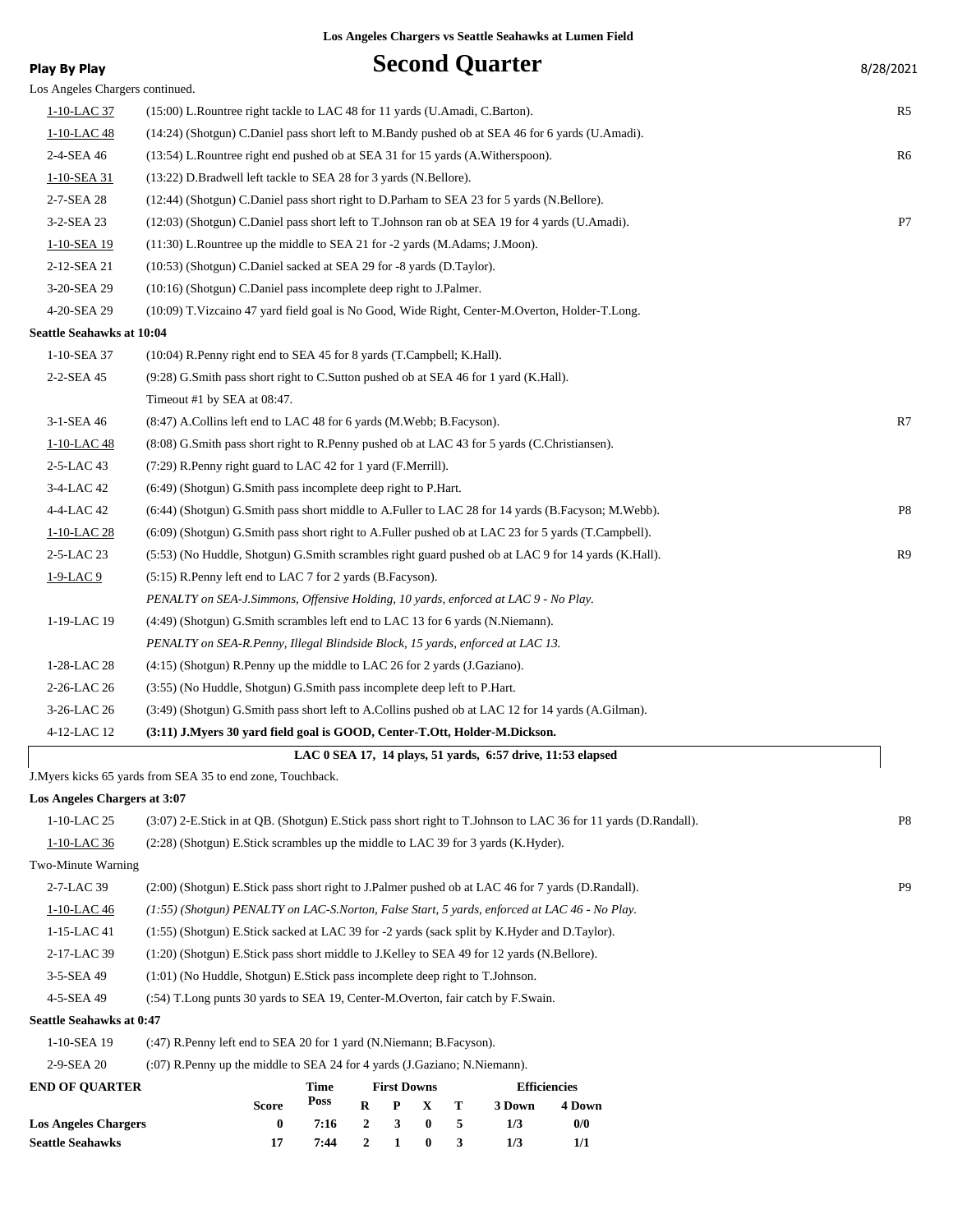## **Play By Play Play Play Play Play By Play Play By Play By Play By Play By 28/2021**

|                                 | SEA elects to Receive, and LAC elects to defend the North goal.                                         |            |
|---------------------------------|---------------------------------------------------------------------------------------------------------|------------|
|                                 | T.Vizcaino kicks 65 yards from LAC 35 to end zone, Touchback.                                           |            |
| Seattle Seahawks at 15:00       |                                                                                                         |            |
| 1-10-SEA 25                     | (15:00) 9-S.Mannion in at QB. A.Collins up the middle to SEA 29 for 4 yards (C.Christiansen).           |            |
| 2-6-SEA 29                      | (14:25) A.Collins right end to SEA 25 for -4 yards (C.Rumph).                                           |            |
| 3-10-SEA 25                     | (13:48) (Shotgun) S.Mannion pass short middle to A.Collins to SEA 32 for 7 yards (J.Gaziano, K.Hall).   |            |
| 4-3-SEA 32                      | (13:05) M.Dickson punts 49 yards to LAC 19, Center-T.Ott. M.Bandy to LAC 19 for no gain (W.Sunderland). |            |
| Los Angeles Chargers at 12:54   |                                                                                                         |            |
| 1-10-LAC 19                     | (12:54) (Shotgun) E.Stick scrambles right end ran ob at LAC 22 for 3 yards (J.Moon).                    |            |
| 2-7-LAC 22                      | (12:24) L.Rountree left end to LAC 23 for 1 yard (G.Heslop).                                            |            |
| 3-6-LAC 23                      | (11:43) (Shotgun) E.Stick pass short middle to M.Bandy to LAC 37 for 14 yards (G.Heslop).               | <b>P10</b> |
| 1-10-LAC 37                     | (11:04) (Shotgun) E.Stick pass short right to M.Bandy to LAC 40 for 3 yards (J.Rhattigan).              |            |
| 2-7-LAC 40                      | (10:27) E.Stick pass incomplete deep left to T.Johnson.                                                 |            |
| 3-7-LAC 40                      | (10:19) (Shotgun) E.Stick scrambles right end ran ob at LAC 44 for 4 yards (A.Witherspoon).             |            |
| 4-3-LAC 44                      | (9:46) (Shotgun) E.Stick pass incomplete short left to T.Johnson (D.Taylor).                            |            |
| <b>Seattle Seahawks at 9:42</b> |                                                                                                         |            |
| 1-10-LAC 44                     | (9:42) (Shotgun) S.Mannion pass short middle to C.Johnson to LAC 33 for 11 yards (N.Niemann; D.Vaughn). | <b>P10</b> |
| 1-10-LAC 33                     | (9:04) A.Collins right tackle to LAC 28 for 5 yards (C.Christiansen).                                   |            |
| 2-5-LAC 28                      | (8:26) A.Collins left end to LAC 19 for 9 yards (N.Niemann).                                            | R11        |
| 1-10-LAC 19                     | (7:46) (Shotgun) A.Collins right guard to LAC 18 for 1 yard (J.Lemonier; C.Broughton).                  |            |
| 2-9-LAC 18                      | (7:08) (Shotgun) S.Mannion pass short right to A.Collins to LAC 15 for 3 yards (B.Deluca).              |            |
| 3-6-LAC 15                      | (6:25) (Shotgun) S.Mannion pass incomplete short left to T.Toivonen (B.Facyson).                        |            |
| 4-6-LAC 15                      | (6:19) J.Myers 33 yard field goal is GOOD, Center-T.Ott, Holder-M.Dickson.                              |            |
|                                 | LAC 0 SEA 20, 7 plays, 29 yards, 3:27 drive, 8:45 elapsed                                               |            |
|                                 | J.Myers kicks 65 yards from SEA 35 to end zone, Touchback.                                              |            |
| Los Angeles Chargers at 6:15    |                                                                                                         |            |
| 1-10-LAC 25                     | $(6:15)$ D.Bradwell left end to LAC 25 for no gain (M.Adams).                                           |            |
| 2-10-LAC 25                     | (5:34) (Shotgun) PENALTY on LAC-T.Pipkins, False Start, 5 yards, enforced at LAC 25 - No Play.          |            |
| 2-15-LAC 20                     | (5:15) (Shotgun) E.Stick pass short right to M.Bandy to LAC 23 for 3 yards (G.Heslop).                  |            |
| 3-12-LAC 23                     | (4:33) (Shotgun) E.Stick pass incomplete short middle to M.Bandy [A.Robinson].                          |            |
| 4-12-LAC 23                     | (4:27) T.Long punts 54 yards to SEA 23, Center-M.Overton. A.Fuller to SEA 34 for 11 yards (M.Overton).  |            |
|                                 | PENALTY on SEA-W.Sunderland, Illegal Block Above the Waist, 10 yards, enforced at SEA 23.               |            |
| <b>Seattle Seahawks at 4:14</b> | Penalty on SEA-P.Hart, Offensive Holding, declined.                                                     |            |
| 1-10-SEA 13                     | $(4:14)$ A.Collins left end to SEA 14 for 1 yard (C.Christiansen; E.Egbule).                            |            |
| 2-9-SEA 14                      | (3:34) (Shotgun) S.Mannion pass short left to A.Collins to SEA 22 for 8 yards (N.Niemann).              |            |
| 3-1-SEA 22                      | (2.58) J.Johnson up the middle to SEA 26 for 4 yards (B.Facyson).                                       | R12        |
| 1-10-SEA 26                     | $(2:20)$ J.Johnson up the middle to SEA 30 for 4 yards (B.Deluca).                                      |            |
| 2-6-SEA 30                      | (1:43) S. Mannion pass short middle to D. Roberson to SEA 35 for 5 yards (N. Niemann).                  |            |
| 3-1-SEA 35                      | $(1:06)$ S. Mannion up the middle to SEA 38 for 3 yards (N. Niemann; C. Christiansen).                  | R13        |
| 1-10-SEA 38                     | (:25) S.Mannion sacked at SEA 33 for -5 yards (N.Niemann).                                              |            |
|                                 |                                                                                                         |            |

| <b>END OF OUARTER</b>       |       | Time |              | <b>First Downs</b> |              |                | <b>Efficiencies</b> |        |  |
|-----------------------------|-------|------|--------------|--------------------|--------------|----------------|---------------------|--------|--|
|                             | Score | Poss | $\mathbf{R}$ |                    | P X T        |                | 3 Down              | 4 Down |  |
| <b>Los Angeles Chargers</b> |       | 5:13 | $\mathbf{0}$ | $\sim$ 1 $\sim$    | $\mathbf{0}$ | $\blacksquare$ | 173                 | 0/1    |  |
| <b>Seattle Seahawks</b>     | 20    | 9:47 | $\mathbf{3}$ | $\mathbf{1}$       | $\mathbf{0}$ |                | 2/4                 | 0/0    |  |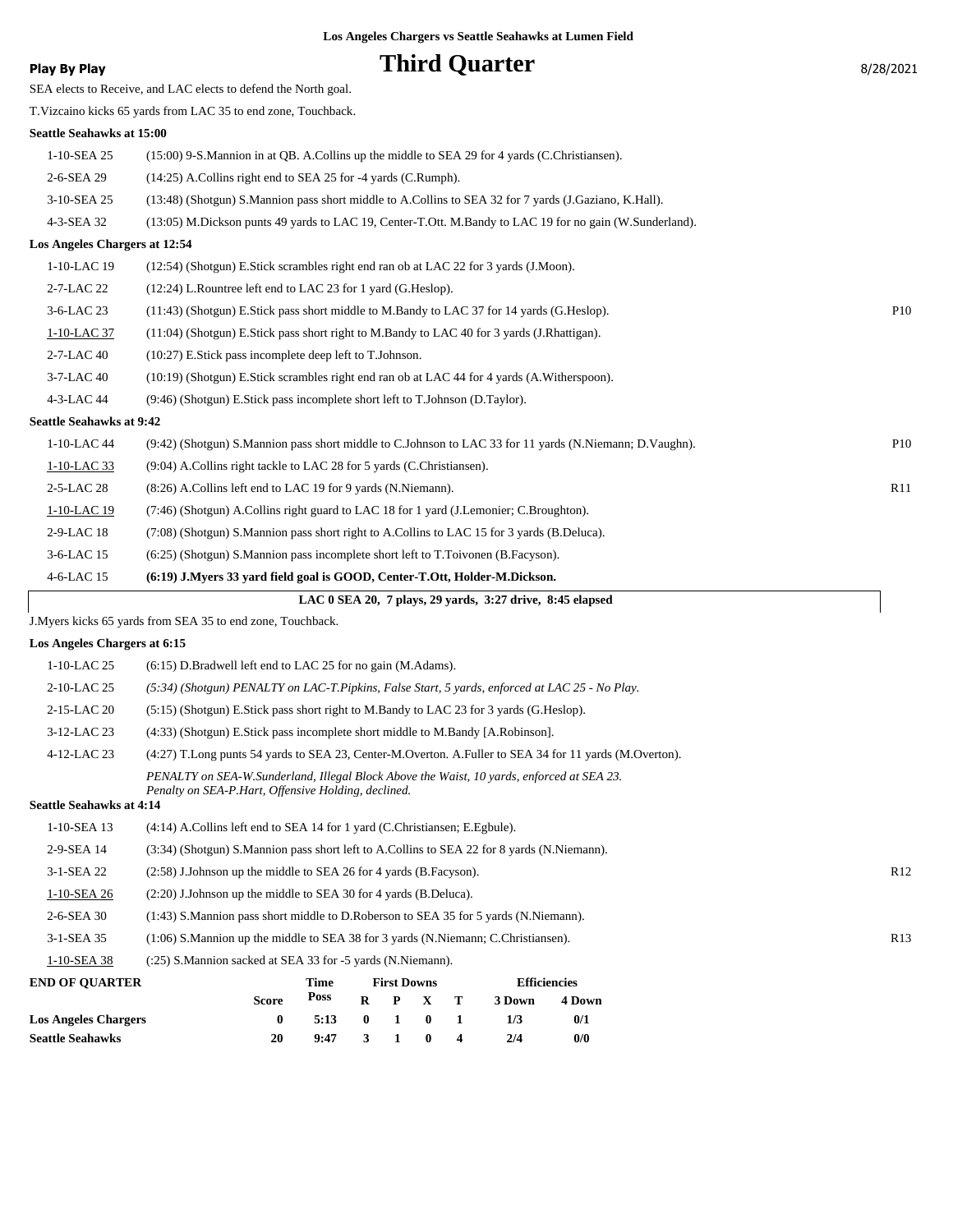| <b>Play By Play</b>             | <b>Fourth Quarter</b>                                                                                                            | 8/28/2021       |
|---------------------------------|----------------------------------------------------------------------------------------------------------------------------------|-----------------|
| Seattle Seahawks continued.     |                                                                                                                                  |                 |
| 2-15-SEA 33                     | (15:00) (Shotgun) S. Mannion pass short right to J. Johnson ran ob at SEA 40 for 7 yards (B. Deluca).                            |                 |
|                                 | PENALTY on LAC-B.Deluca, Lowering the Head to Initiate Contact, 15 yards, enforced at SEA 40.                                    | X14             |
| 1-10-LAC 45                     | (14:36) (Shotgun) S.Mannion sacked at LAC 48 for -3 yards (C.Rumph).                                                             |                 |
| 2-13-LAC 48                     | (14:09) (Shotgun) J.Johnson up the middle to LAC 41 for 7 yards (D.Vaughn; N.Niemann).                                           |                 |
| 3-6-LAC 41                      | (13:25) (Shotgun) S.Mannion pass short right to J.Johnson pushed ob at LAC 36 for 5 yards (N.Niemann).                           |                 |
|                                 | PENALTY on LAC-N.Niemann, Lowering the Head to Initiate Contact, 15 yards, enforced at LAC 36.                                   | X15             |
| <u>1-10-LAC 21</u>              | (12:57) (Shotgun) S.Mannion pass short left to A.Collins to LAC 14 for 7 yards (K.Hall).                                         |                 |
| 2-3-LAC 14                      | (12:14) J.Johnson up the middle to LAC 10 for 4 yards (W.Yarbary; B.Deluca).                                                     | R <sub>16</sub> |
| 1-10-LAC 10                     | $(11:32)$ J.Johnson right tackle to LAC 5 for 5 yards (C.Christiansen).                                                          |                 |
|                                 | PENALTY on LAC-F.Merrill, Defensive Holding, 3 yards, enforced at LAC 5.                                                         | X17             |
| $1-2-LAC2$                      | (11:10) J.Johnson right end to LAC 2 for no gain (B.Deluca, N.Niemann).                                                          |                 |
| 2-2-LAC 2                       | (10:41) (No Huddle, Shotgun) S.Mannion pass short middle to D.Roberson for 2 yards, TOUCHDOWN.                                   | P18             |
|                                 | J. Myers extra point is GOOD, Center-T. Ott, Holder-M. Dickson.                                                                  |                 |
|                                 | LAC 0 SEA 27, 16 plays, 87 yards, 3 penalties, 8:38 drive, 4:24 elapsed                                                          |                 |
|                                 | J.Myers kicks 65 yards from SEA 35 to end zone, Touchback.                                                                       |                 |
| Los Angeles Chargers at 10:36   |                                                                                                                                  |                 |
| 1-10-LAC 25                     | $(10:36)$ E.Stick sacked ob at LAC 25 for 0 yards $(A.Robinson)$ .                                                               |                 |
| 2-10-LAC 25                     | (10:09) (Shotgun) E.Stick pass short left to M.Bandy to LAC 26 for 1 yard (J.Rhattigan).                                         |                 |
| 3-9-LAC 26                      | (9.31) (Shotgun) E.Stick pass short left to M.Sokol ran ob at LAC 37 for 11 yards.                                               | P11             |
|                                 | Timeout #1 by SEA at 09:01.                                                                                                      |                 |
| 1-10-LAC 37                     | (9:01) (Shotgun) D.Bradwell right end to LAC 35 for -2 yards (J.Rhattigan).                                                      |                 |
| 2-12-LAC 35                     | (8.25) (Shotgun) E.Stick pass short right to J.Hurst to LAC 41 for 6 yards (J.Reid).                                             |                 |
| 3-6-LAC 41                      | (7:44) (Shotgun) E.Stick pass incomplete short left to T.Johnson.                                                                |                 |
| 4-6-LAC 41                      | (7:39) T.Long punts 38 yards to SEA 21, Center-M.Overton. A.Fuller to SEA 30 for 9 yards (J.Brannon).                            |                 |
|                                 | PENALTY on SEA-C. Wedington, Illegal Block Above the Waist, 10 yards, enforced at SEA 30.                                        |                 |
| Seattle Seahawks at 7:29        |                                                                                                                                  |                 |
| 1-10-SEA 20                     | (7:29) J.Johnson up the middle to SEA 23 for 3 yards (B.Fehoko).                                                                 |                 |
| 2-7-SEA 23                      | $(6:50)$ J.Johnson left guard to SEA 22 for -1 yards (C.Rumph, C.Broughton).                                                     |                 |
| 3-8-SEA 22                      | (6:09) (Shotgun) S.Mannion pass short right to C.Sutton pushed ob at SEA 27 for 5 yards (C.Christiansen).                        |                 |
|                                 | PENALTY on LAC-C.Broughton, Roughing the Passer, 15 yards, enforced at SEA 27.                                                   | X19             |
| 1-10-SEA 42                     | (5:46) (Shotgun) S.Mannion pass short left to T.Toivonen pushed ob at LAC 48 for 10 yards (C.Christiansen).                      | P <sub>20</sub> |
| 1-10-LAC 48                     | $(5.17)$ (Shotgun) J.Johnson up the middle to LAC 44 for 4 yards (N.Evans; E.Egbule).                                            |                 |
| 2-6-LAC 44                      | (4:39) (Shotgun) PENALTY on SEA-J.Hocker, False Start, 5 yards, enforced at LAC 44 - No Play.                                    |                 |
| 2-11-LAC 49                     | (4:37) (Shotgun) S.Mannion pass short left to J.Johnson pushed ob at LAC 44 for 5 yards (K.Sails).                               |                 |
| 3-6-LAC 44                      | (4:31) (Shotgun) S.Mannion pass incomplete short right to C.Wedington [C.Rumph].                                                 |                 |
| 4-6-LAC 44                      | (4:27) M.Dickson punts 30 yards to LAC 14, Center-T.Ott, fair catch by M.Bandy.                                                  |                 |
| Los Angeles Chargers at 4:20    |                                                                                                                                  |                 |
| 1-10-LAC 14                     | (4:20) (Shotgun) E.Stick pass incomplete short middle to M.Bandy (J.Rhattigan).                                                  |                 |
| 2-10-LAC 14                     | (4:17) L.Rountree right guard to LAC 18 for 4 yards (J.Rhattigan; J.Moon).                                                       |                 |
| 3-6-LAC 18                      | (3:38) (Shotgun) E.Stick sacked at LAC 10 for -8 yards (sack split by J.Hewitt and M.Adams).                                     |                 |
| 4-14-LAC 10                     | (3:00) T.Long punts 43 yards to SEA 47, Center-M.Overton. D.Roberson to LAC 45 for 8 yards (L.Rountree).                         |                 |
|                                 | PENALTY on SEA-G.Heslop, Offensive Holding, 10 yards, enforced at SEA 47.                                                        |                 |
| <b>Seattle Seahawks at 2:47</b> |                                                                                                                                  |                 |
| 1-10-SEA 37                     | (2:47) J.Johnson up the middle to SEA 39 for 2 yards (D.Vaughn; J.Gaziano).                                                      |                 |
| Two-Minute Warning              |                                                                                                                                  |                 |
| 2-8-SEA 39                      | (2:00) J.Johnson right guard to SEA 40 for 1 yard (F.Merrill; B.Fehoko).                                                         |                 |
| 3-7-SEA 40                      | (1:15) (Shotgun) S.Mannion pass short left to C.Johnson to SEA 42 for 2 yards (C.Broughton).                                     |                 |
| 4-5-SEA 42                      | (:33) M.Dickson punts 55 yards to LAC 3, Center-T.Ott, downed by SEA-C.Thompson. 17-A.Fuller batted the ball to keep it in play. |                 |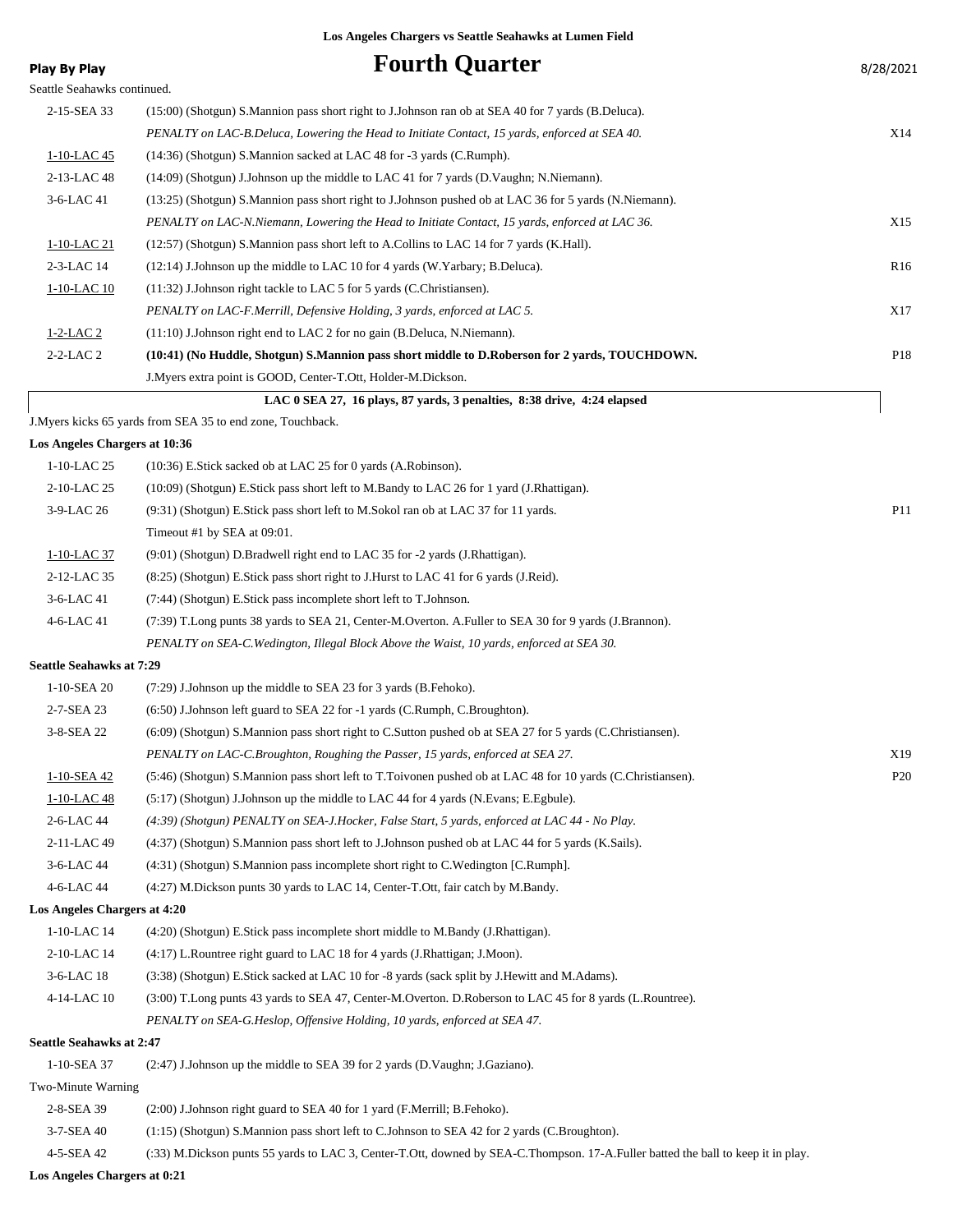| 1-10-LAC 3 | (:21) D.Bradwell right guard to LAC 5 for 2 yards (J.Rhattigan; G.Heslop). |  |
|------------|----------------------------------------------------------------------------|--|
|            |                                                                            |  |

| <b>END OF OUARTER</b>       |              | Time |  | <b>First Downs</b>                          |                | <b>Efficiencies</b> |        |  |  |
|-----------------------------|--------------|------|--|---------------------------------------------|----------------|---------------------|--------|--|--|
|                             | <b>Score</b> | Poss |  | $R$ $P$ $X$ $T$                             |                | 3 Down              | 4 Down |  |  |
| <b>Los Angeles Chargers</b> |              | 5:01 |  | $\begin{array}{cccc} 0 & 1 & 0 \end{array}$ | $\blacksquare$ | 1/3                 | 0/0    |  |  |
| Seattle Seahawks            |              | 9:59 |  | $1 \quad 2 \quad 4$                         |                | 0/4                 | 0/0    |  |  |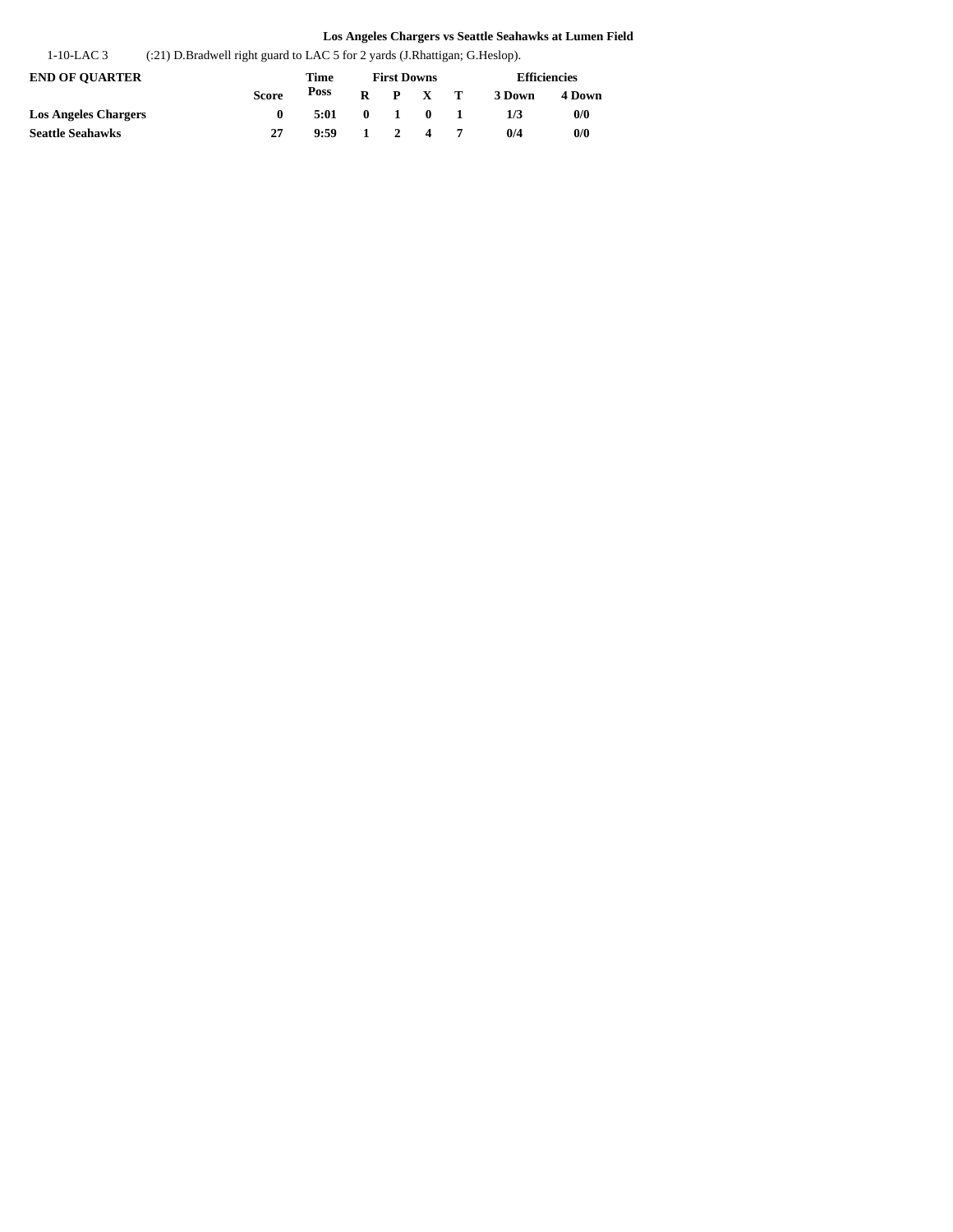## **Miscellaneous Statistics Report**

**Los Angeles Chargers vs Seattle Seahawks**

**8/28/2021 at Lumen Field**

## **Ten Longest Plays for Los Angeles Chargers**

| Yards | Otr | <b>Play Start</b> | <b>Play Description</b>                                                                                           |
|-------|-----|-------------------|-------------------------------------------------------------------------------------------------------------------|
| 16    |     | 3-12-LAC 28       | (7:25) (Shotqun) C.Daniel pass deep middle to T.Johnson to LAC 44 for 16 yards (N.Bellore).                       |
| 15    |     | 2 2-4-SEA 46      | (13:54) L. Rountree right end pushed ob at SEA 31 for 15 yards (A. Witherspoon).                                  |
| 14    |     | 3 3-6-LAC 23      | (11:43) (Shotgun) E. Stick pass short middle to M. Bandy to LAC 37 for 14 yards (G. Heslop).                      |
| 12    | 1   | 1-10-LAC 25       | (:11) (Shotgun) C.Daniel pass short right to J.Palmer pushed ob at LAC 37 for 12 yards (N.Bellore).               |
| 12    |     | 2 2-17-LAC 39     | (1:20) (Shotgun) E.Stick pass short middle to J.Kelley to SEA 49 for 12 yards (N.Bellore).                        |
| 11    |     | 2 1-10-LAC 37     | (15:00) L. Rountree right tackle to LAC 48 for 11 yards (U. Amadi, C. Barton).                                    |
| 11    |     | 2 1-10-LAC 25     | (3:07) 2-E.Stick in at QB. (Shotgun) E.Stick pass short right to T.Johnson to LAC 36 for 11 yards (D.Randall).    |
| 11    |     | 4 3-9-LAC 26      | (9:31) (Shotgun) E. Stick pass short left to M. Sokol ran ob at LAC 37 for 11 yards.                              |
| 10    |     | 2-4-LAC 16        | (14:12) C.Daniel pass short right to T.Johnson ran ob at LAC 26 for 10 yards (D.Randall).                         |
| 10    |     | 1-10-LAC 20       | (9:19) 7-C.Daniel in at OB. C.Daniel pass short right to S.Anderson to LAC 30 for 10 yards (D.Randall, C.Barton). |
|       |     |                   |                                                                                                                   |

### **Ten Longest Plays for Seattle Seahawks**

| Yards | <b>Otr</b> | <b>Play Start</b> | <b>Play Description</b>                                                                                   |
|-------|------------|-------------------|-----------------------------------------------------------------------------------------------------------|
| 22    |            | 4 2-15-SEA 33     | (15:00) (Shotgun) S.Mannion pass short right to J.Johnson ran ob at SEA 40 for 7 yards (B.Deluca).        |
| 20    |            | 4 3-6-LAC 41      | (13:25) (Shotgun) S.Mannion pass short right to J.Johnson pushed ob at LAC 36 for 5 yards (N.Niemann).    |
| 20    |            | 4 3-8-SEA 22      | (6:09) (Shotgun) S.Mannion pass short right to C.Sutton pushed ob at SEA 27 for 5 yards (C.Christiansen). |
| 19    |            | 1 2-9-SEA 37      | (3:42) (No Huddle, Shotgun) G.Smith pass short right to D.Eskridge to LAC 44 for 19 yards (A.Gilman).     |
| 14    |            | 2 4-4-LAC 42      | (6:44) (Shotgun) G.Smith pass short middle to A.Fuller to LAC 28 for 14 yards (B.Facyson; M.Webb).        |
| 14    |            | 2 2-5-LAC 23      | (5:53) (No Huddle, Shotgun) G.Smith scrambles right guard pushed ob at LAC 9 for 14 yards (K.Hall).       |
| 14    |            | 2 3-26-LAC 26     | (3:49) (Shotgun) G.Smith pass short left to A.Collins pushed ob at LAC 12 for 14 yards (A.Gilman).        |
| 13    |            | 1 2-10-LAC 18     | (1:33) (Shotgun) G.Smith pass short left to A.Collins pushed ob at LAC 5 for 13 yards (C.Christiansen).   |
| 11    |            | 1 2-10-LAC 44     | (3:05) (Shotgun) G.Smith pass short middle to P.Hart to LAC 33 for 11 yards (M.Webb).                     |
| 11    |            | 3 1-10-LAC 44     | (9:42) (Shotqun) S.Mannion pass short middle to C.Johnson to LAC 33 for 11 yards (N.Niemann; D.Vaughn).   |

|                                   | <b>Touchdown Scoring Information</b> | <b>Offense</b> |             | <b>Defense</b> Special Teams |  |  |  |  |
|-----------------------------------|--------------------------------------|----------------|-------------|------------------------------|--|--|--|--|
| <b>VISITOR</b>                    | Los Angeles Chargers                 |                | - 0         |                              |  |  |  |  |
| <b>HOME</b>                       | Seattle Seahawks                     | $\mathcal{P}$  | $\sim$ $-1$ |                              |  |  |  |  |
| <b>Player Scoring Information</b> |                                      |                |             |                              |  |  |  |  |

| Club Player    | TD. | TD. | TD Rush Rec KO TD Punt Int TD Fum Misc FG XP 2Pt 2Pt Sfty Points<br>TD. |  | TD TD |  | Rush Rec |  |             |
|----------------|-----|-----|-------------------------------------------------------------------------|--|-------|--|----------|--|-------------|
| SEA J.Myers    |     |     | 0 0 0 0 0 0 0 0 0 2 3 0 0 0 0 9                                         |  |       |  |          |  |             |
| SEA A.Collins  |     |     | 0 1 0 0 0 0 0 0 0 0 0 0 0 6                                             |  |       |  |          |  |             |
| SEA D.Roberson |     |     | 0 0 1 0 0 0 0 0 0 0 0 0 0 0 6                                           |  |       |  |          |  |             |
| SEA M.Blair    |     |     | 0 0 0 0 0 1 0 0 0 0 0 0                                                 |  |       |  |          |  | $0\qquad 6$ |

| <b>Possession Detail</b>    | <b>First Half</b> |       | <b>Second Half</b> |       | Game           |       |  |
|-----------------------------|-------------------|-------|--------------------|-------|----------------|-------|--|
|                             | <b>Visitor</b>    | Home  | Visitor            | Home  | <b>Visitor</b> | Home  |  |
| Largest Lead                | 0                 | 17    | 0                  | 27    | 0              | 27    |  |
| Drives Leading              | 0                 | 4     | 0                  |       | 0              | 9     |  |
| Time of Possession Leading  | 0:00              | 14:10 | 0:00               | 19:46 | 0:00           | 33:56 |  |
| Largest Deficit             | $-17$             | 0     | $-27$              | 0     | -27            | 0     |  |
| Drives Trailing             | 4                 | 0     |                    | 0     | 9              | 0     |  |
| Time of Possession Trailing | 13:20             | 0:00  | 10:14              | 0:00  | 23:34          | 0:00  |  |
| Times Score Tied Up         |                   | 0     |                    | 0     |                | 0     |  |
| Lead Changes                |                   |       |                    | 0     |                |       |  |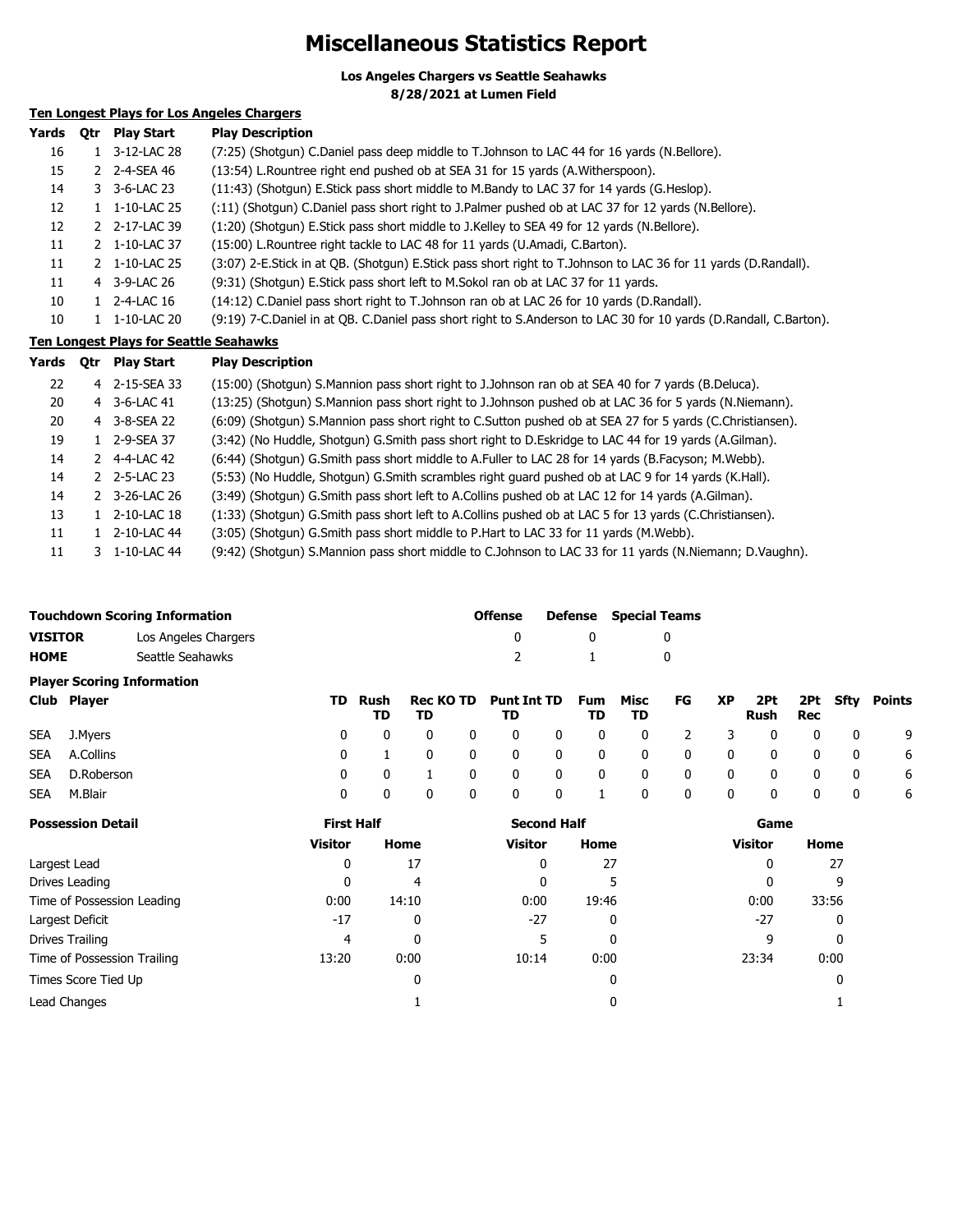## **Playtime Percentage**

Percent of playtime per player on offense, defense and special teams

|                  |           |                | <b>Los Angeles Chargers</b> |    |                |                      |     |                    |           |              |                | <b>Seattle Seahawks</b> |        |                      |     |  |  |
|------------------|-----------|----------------|-----------------------------|----|----------------|----------------------|-----|--------------------|-----------|--------------|----------------|-------------------------|--------|----------------------|-----|--|--|
|                  |           | <b>Offense</b> |                             |    | <b>Defense</b> | <b>Special Teams</b> |     |                    |           |              | <b>Offense</b> | Defense                 |        | <b>Special Teams</b> |     |  |  |
| T Pipkins        | T         |                | 52 100%                     |    |                | $\mathbf{1}$         | 4%  | P Haynes           | G         | 56           | 85%            |                         |        | 5                    | 21% |  |  |
| T Johnson        | <b>WR</b> | 48             | 92%                         |    |                |                      |     | <b>B</b> Lundblade | C         | 51           | 77%            |                         |        |                      |     |  |  |
| R Hunter         | G         | 48             | 92%                         |    |                |                      |     | J Curhan           | т         | 47           | 71%            |                         |        | 5                    | 21% |  |  |
| <b>B</b> Jaimes  | G         | 43             | 83%                         |    |                |                      |     | J Simmons          | G         | 41           | 62%            |                         |        | 5                    | 21% |  |  |
| M Bandy          | <b>WR</b> | 40             | 77%                         |    |                | 10                   |     | 42% P Hart         | <b>WR</b> | 38           | 58%            |                         |        | 5                    | 21% |  |  |
| S Quessenberry   | G         | 39             | 75%                         |    |                | 1                    |     | 4% C Sutton        | TE        | 35           | 53%            |                         |        | 5                    | 21% |  |  |
| S Norton         | Τ         | 39             | 75%                         |    |                | 1                    |     | 4% S Mannion       | QB        | 35           | 53%            |                         |        |                      |     |  |  |
| J Palmer         | <b>WR</b> | 33             | 63%                         |    |                | 3                    | 12% | T Champion         | T         | 35           | 53%            |                         |        |                      |     |  |  |
| E Stick          | QB        | 29             | 56%                         |    |                |                      |     | G Smith            | QB        | 31           | 47%            |                         |        |                      |     |  |  |
| D Parham         | <b>TE</b> | 24             | 46%                         |    |                | 1                    | 4%  | S Forsythe         | T         | 25           | 38%            |                         |        | 5                    | 21% |  |  |
| C Daniel         | QB        | 23             | 44%                         |    |                |                      |     | A Collins          | RB        | 24           | 36%            |                         |        | 4                    | 17% |  |  |
| L Rountree       | <b>RB</b> | 22             | 42%                         |    |                | 13                   | 54% | T Mabry            | TE        | 23           | 35%            |                         |        | 5                    | 21% |  |  |
| J Hurst          | <b>WR</b> | 19             | 37%                         |    |                |                      |     | J Johnson          | <b>RB</b> | 23           | 35%            |                         |        | 4                    | 17% |  |  |
| J Kelley         | <b>RB</b> | 18             | 35%                         |    |                | 9                    | 38% | R Penny            | RB        | 21           | 32%            |                         |        |                      |     |  |  |
| M Sokol          | <b>TE</b> | 16             | 31%                         |    |                | 6                    | 25% | D Roberson         | <b>WR</b> | 18           | 27%            |                         |        | 5                    | 21% |  |  |
| D Bradwell       | <b>RB</b> | 13             | 25%                         |    |                | 13                   | 54% | A Fuller           | <b>WR</b> | 18           | 27%            |                         |        | 4                    | 17% |  |  |
| D Harper         | Τ         | 13             | 25%                         |    |                | 1                    | 4%  | C Johnson          | <b>WR</b> | 18           | 27%            |                         |        |                      |     |  |  |
| N Gilliam        | G         | 13             | 25%                         |    |                | 1                    | 4%  | C Wedington        | <b>WR</b> | 17           |                |                         |        |                      | 33% |  |  |
| T St. Louis      | T         | 13             | 25%                         |    |                | 1                    | 4%  | F Swain            |           |              | 26%            |                         |        | 8                    |     |  |  |
| H Kampmoyer      | <b>TE</b> | 10             | 19%                         |    |                | 11                   | 46% |                    | <b>WR</b> | 17           | 26%            |                         |        | 4                    | 17% |  |  |
| S Anderson       | <b>TE</b> | 10             | 19%                         |    |                | 5                    | 21% | T Toivonen         | <b>WR</b> | 15           | 23%            |                         |        | 13                   | 54% |  |  |
| T McKitty        | <b>TE</b> | 7              | 13%                         |    |                |                      |     | J Jones            | т         | 15           | 23%            |                         |        | $\overline{2}$       | 8%  |  |  |
| C Christiansen   | LB        |                |                             |    | 66 100%        | 11                   | 46% | D Lewis            | G         | 15           | 23%            |                         |        | $\overline{2}$       | 8%  |  |  |
| N Niemann        | LB        |                |                             | 56 | 85%            | 14                   | 58% | K Fuller           | G         | 15           | 23%            |                         |        |                      |     |  |  |
| T Campbell       | CB        |                |                             | 56 | 85%            | 12                   | 50% | I Bunting          | TE        | 14           | 21%            |                         |        | 5                    | 21% |  |  |
| <b>B</b> Facyson | CB        |                |                             | 44 | 67%            | 11                   | 46% | C Thompson         | <b>WR</b> | 13           | 20%            |                         |        | 16                   | 67% |  |  |
| J Gaziano        | DE        |                |                             | 43 | 65%            | 7                    | 29% | D Eskridge         | <b>WR</b> | 13           | 20%            |                         |        |                      |     |  |  |
| C Rumph          | LB        |                |                             | 42 | 64%            | 12                   | 50% | <b>G</b> Everett   | <b>TE</b> | 12           | 18%            |                         |        |                      |     |  |  |
| K Hall           | CB        |                |                             | 37 | 56%            | 9                    | 38% | G Eiland           | G         | 10           | 15%            |                         |        | 3                    | 12% |  |  |
| C Broughton      | DT        |                |                             | 37 | 56%            | 4                    | 17% | J Hocker           | G         | $10\,$       | 15%            |                         |        | 3                    | 12% |  |  |
| <b>B</b> Deluca  | DB        |                |                             | 35 | 53%            | 5                    | 21% | P Lestage          | G         | 10           | 15%            |                         |        |                      |     |  |  |
| M Webb           | DB        |                |                             | 34 | 52%            | 8                    | 33% | W Dissly           | TE        | 10           | 15%            |                         |        |                      |     |  |  |
| J Lemonier       | DE        |                |                             | 34 | 52%            | 7                    | 29% | N Bellore          | FB        | $\mathbf{1}$ | 2%             |                         | 32 62% | 1                    | 4%  |  |  |
| D Vaughn         | DB        |                |                             | 32 | 48%            | 7                    | 29% | J Moon             | DB        |              |                | 47                      | 90%    | 12                   | 50% |  |  |
| A Gilman         | SS        |                |                             | 31 | 47%            | 10                   | 42% | G Heslop           | DB        |              |                | 33                      | 63%    | 10                   | 42% |  |  |
| E Egbule         | LB        |                |                             | 28 | 42%            | 16                   | 67% | D Taylor           | DE        |              |                | 33                      | 63%    | 7                    | 29% |  |  |
| D Bellamy        | LB        |                |                             | 28 | 42%            | 5                    | 21% | M Adams            | DT        |              |                | 33                      | 63%    |                      |     |  |  |
| <b>B</b> Fehoko  | <b>NT</b> |                |                             | 27 | 41%            | 6                    | 25% | A Crosswell        | DB        |              |                | 32                      | 62%    | 5                    | 21% |  |  |
| <b>F</b> Merrill | DT        |                |                             | 27 | 41%            | 1                    | 4%  | U Amadi            | FS        |              |                | 32                      | 62%    | 3                    | 12% |  |  |
| J Brannon        | DB        |                |                             | 20 | 30%            | 10                   | 42% | C Barton           | LB        |              |                | 32                      | 62%    | 2                    | 8%  |  |  |
| A Samuel         | DB        |                |                             | 15 | 23%            | 4                    | 17% | L Collier          | DE        |              |                | 32                      | 62%    | 1                    | 4%  |  |  |
| W Yarbary        | DT        |                |                             | 14 | 21%            | 1                    | 4%  | A Robinson         | DE        |              |                | 30                      | 58%    | 6                    | 25% |  |  |
| N Evans          | LB        |                |                             | 10 | 15%            | 2                    | 8%  | R Green            | DE        |              |                | 27                      | 52%    | 1                    | 4%  |  |  |
| K Sails          | DB        |                |                             | 10 | 15%            |                      |     | K Hyder            | DE        |              |                | 25                      | 48%    |                      |     |  |  |
| M Overton        | LS        |                |                             |    |                | 8                    |     | 33% D Randall      | FS        |              |                |                         | 22 42% | $\overline{2}$       | 8%  |  |  |